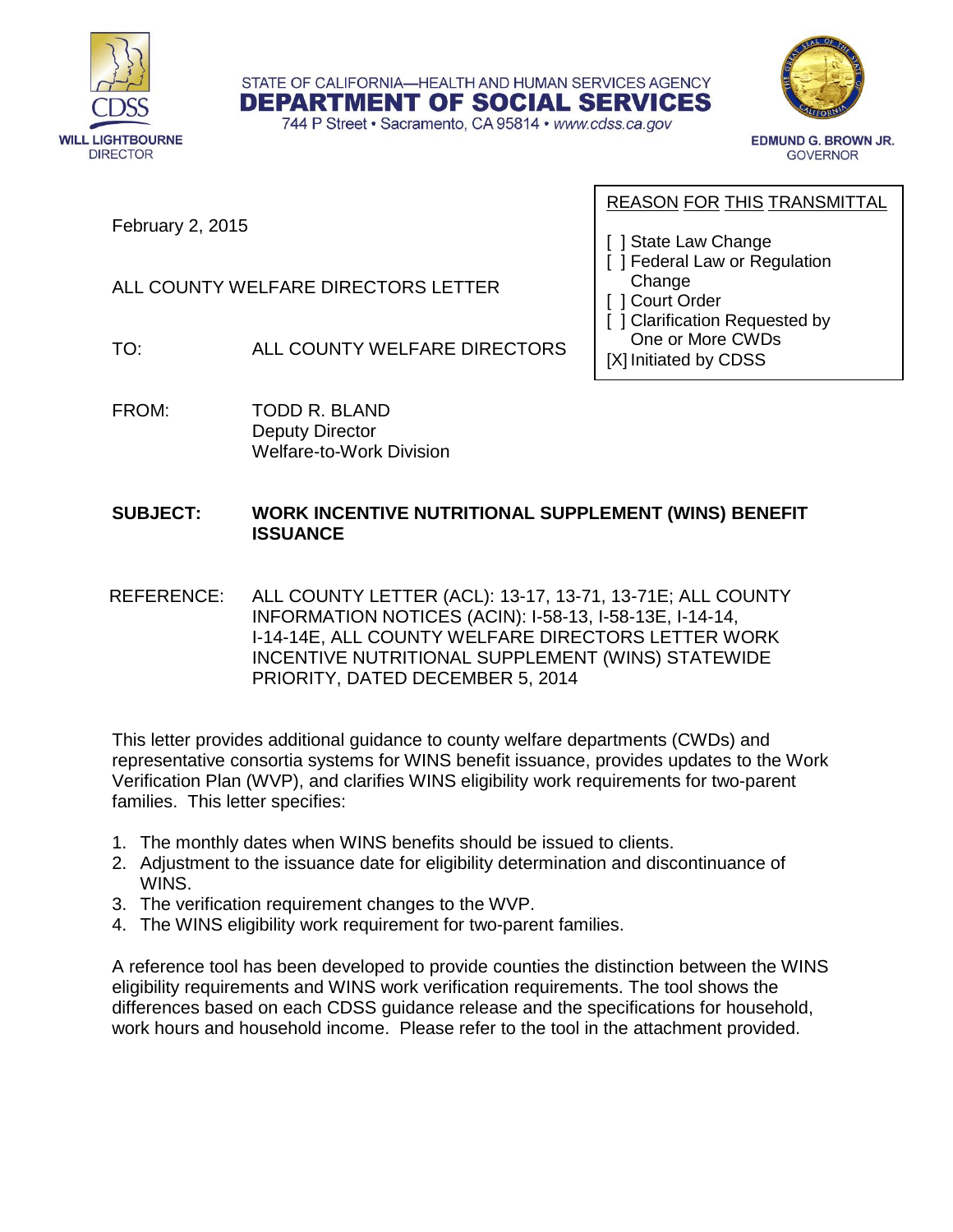All County Welfare Directors Letter Page Two

The WINS program provides an additional ten dollar (\$10) per month food supplement benefit for CalFresh households that are meeting Temporary Assistance for Needy Families (TANF) work participation rate (WPR) requirements. WINS cases are receiving CalFresh, but are not on CalWORKs. The WINS food benefit is considered a form of TANF assistance and these cases are included in the state's TANF WPR calculation. TANF rules, such as time limits, do not apply to WINS cases. The WINS program was operational in all CWDs on July 1, 2014 and contributed toward the state's TANF WPR in the beginning October 1, 2014.

#### **Monthly Issuance of the WINS Benefit**

CWDs shall issue WINS benefits no earlier than the  $20<sup>th</sup>$  day of each month and no later than the  $24<sup>th</sup>$  day of each month. Each consortium has provided their tentative implementation month as provided: C-IV in February 2015, LEADER in March 2015, and CalWIN in April 2015. All confirmed dates should be e-mailed to Priscilla Singh at [priscilla.singh@dss.ca.gov.](mailto:priscilla.singh@dss.ca.gov)

#### **Adjustment of WINS Eligibility Determination and Discontinuance Issuance**

Beginning immediately, the CWDs are reasonably required to issue the WINS benefit in the same month as eligibility determination and discontinuing in the same month as the month of discovery.

The CDSS has changed the time frame in which CWDs issue a client's WINS benefit at eligibility determination and discontinuance. Originally ACL 13-71 instructed CWDs to issue the WINS benefit in the month following the month of eligibility determination (if it cannot be issued within the same month of eligibility determination) and to discontinue the WINS benefit the following month after the month of discovery

#### **WVP Changes for the WINS and TANF Programs**

The CDSS submitted changes to California's WVP to the Administration of Children and Families (ACF) that included updated information on the collection and verification for the WINS and TANF WPR samples including the ability to project hours based on at least one full pay cycle. This is a variation from how hours were previously projected for TANF cases in the past. CWDs should verify WINS cases based on this new version of the WVP unless or until alternative guidance is provided at a later date. Changes based on the new WVP are retroactive to October 1, 2014 for Federal Fiscal Year 2015 cases.

Please see the attachment for the proposed WVP as was submitted to ACF in December 2014.

#### **WINS Eligibility Work Requirement for Two-Parent Families**

The CDSS has received multiple questions concerning the number of work hours required for two-parent families to be eligible for WINS. The correct number of work hours required for two parent families is 35 hours, with at least 30 of the 35 hours in core activities. The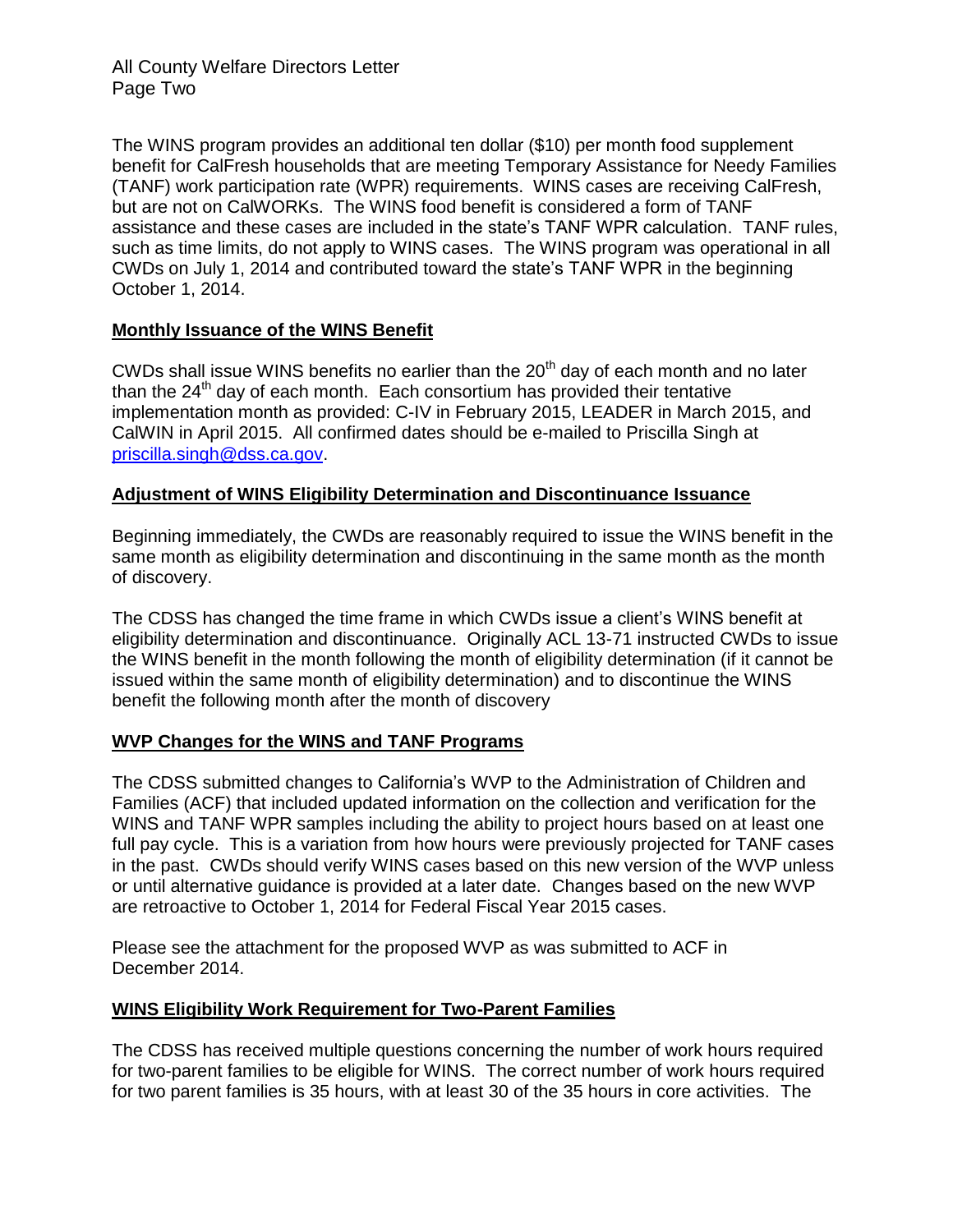hours of participation may be shared between the parents. The participation requirements were misstated in the recent WINS ACWDL dated December 5, 2014.

If you're interested in further discussion or have questions about WINS or WPR penalties, please contact Kären Dickerson, Chief, CalWORKs Employment and Eligibility Branch, at 916-651-6562, or Damien Ladd, Chief, CalWORKs Employment Bureau, at 916-654-1451.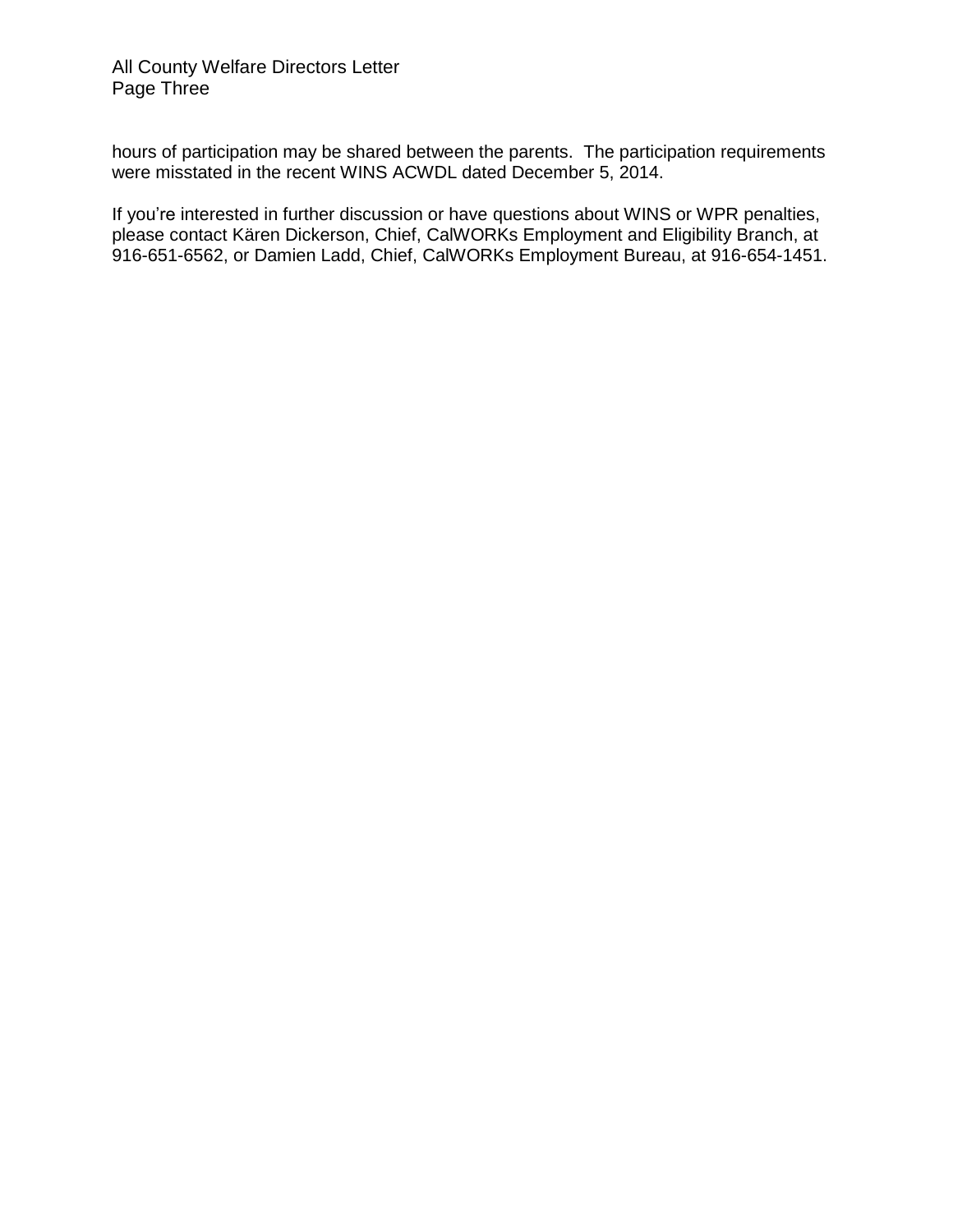# California Department of Social Services TANF Program Work Verification Plan

# **I. GENERAL DESCRIPTION**

**This update to California's Work Verification Plan fully incorporates changes to the California Work Opportunity and Responsibility to Kids (CalWORKs) eligibility determination process that replaced the quarterly reporting (QR) process with the semi-annual reporting (SAR) process and adds the new Work Incentive Nutritional Supplement (WINS) program. The plan is also updated to describe how the state intends to verify hours and project hours of participation based on current, documented, actual hours. Other clarifying language about the eligibility determination process and verification for unsupervised homework are also included.** 

The CalWORKs program is California's federal Temporary Assistance for Needy Families (TANF) program. California has 58 county welfare departments (CWDs) that administer the CalWORKs program under supervision of the California Department of Social Services (CDSS). CalWORKs provides temporary cash assistance to meet basic needs of families. It also provides education, employment and training programs to assist the family's move toward self-sufficiency.

State law provides for a cumulative 48-month lifetime limit on cash aid for adults. Adults may remain on CalWORKs cash aid for more than 48 months and beyond the maximum 60 months allowed for TANF assistance, due to certain conditions allowed by state law that stop months on aid from counting toward the CalWORKs 48-month limit. Cases in which an adult has reached the 60-month TANF limit for aid are funded with state Maintenance of Effort (MOE) funding. In addition, effective October 1, 2013, Non- MOE State General Fund outside of the federal TANF and state MOE funding structure will be used to fund CalWORKs assistance and administration costs for current work-eligible cases where the adult in a single-parent family or both adults in a two-parent family has/have reached the 48-month CalWORKs limit for cash aid (Safety Net cases), or are a drug or fleeing felon, who reside with an eligible child that continues to receive assistance. For children of Safety Net adults, aid is equal to the children's portion of the grant.

In order to become eligible for CalWORKs, applicants must meet income and property tests and children must be deprived of parental support and care due to the incapacity, death, absence, or unemployment of one or more parents. The state uses a Semi-Annual Reporting (SAR) process to determine initial and ongoing eligibility for cash assistance. With SAR, all recipients are required to submit a SAR 7. Evidence must be submitted with the SAR 7 form to verify the reported information. Recipient eligibility and benefits for the reporting period are based on information provided on the form, and are determined using prospective budgeting rules. In addition, recipients' eligibility for cash aid is re-determined annually.

The welfare case history consists of all documents and forms relating to eligibility determinations for public assistance including documents necessary to support the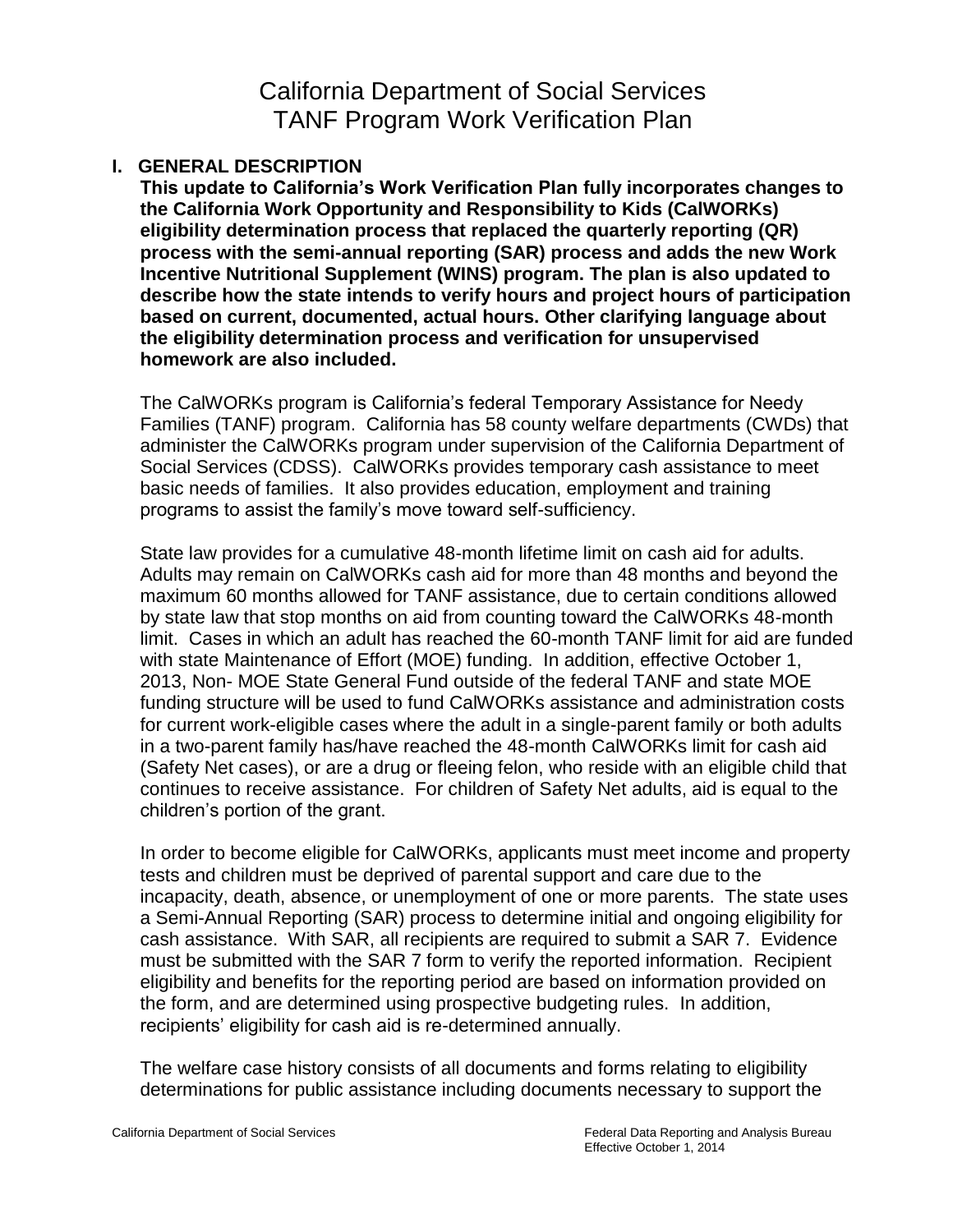granting or denying of aid, case narratives, personal documents, budget forms, referrals to and from other agencies, and correspondence to and from the recipient. In addition, the welfare case file contains welfare-to-work (WTW) records such as the WTW plan and copies of notices of action sent to the participant.

Parents and caretaker adults are required to participate in WTW activities as a condition of continued receipt of aid. In order to promptly schedule WTW activities, as appropriate, recipients are engaged in the CalWORKs program through an orientation, appraisal, and assessment process. This process introduces recipients to the program, available services, and informs them of their rights and responsibilities. It also provides the individualized information necessary to outline the recipient's appropriate plan to achieve self-sufficiency.

Effective January 1, 2013, the CalWORKs WTW 24-Month Time Clock was implemented. The WTW 24-Month Time Clock allows clients to participate in the full array of CalWORKs WTW activities and services with no core/non-core hourly requirement for 24 cumulative months, based on an assessment of the client's needs by the CWD. The 24 months need not to be consecutive and can be used at any time during the adult's maximum 48 months on aid. The minimum hourly participation requirements for clients during the 24- month time clock are as follows; 20 hours per week for single parents with a child under six years old, 30 hours per week for single parents with no child under six years old, and 35 hours per week for two-parent families (combined between two parents).

Months in which the client meets new, more strict requirements that are aligned with TANF participation requirements, called CalWORKs federal standards, will not count toward the client's WTW 24-Month Time Clock. Similar to TANF participation requirements, CalWORKs federal standards include weekly participation requirements of 20 core hours for single parents with a child under six; 30 hours, of which 20 are core hours for single parents with no child under six; and 35 hours, of which 30 are core hours for two-parent families.

After exhausting the WTW 24-Month Time Clock, clients must comply with CalWORKs federal standards, or be removed from aid. Eligible children of adults that are removed from aid for failure to meet CalWORKs federal standards after using all months on the WTW 24-Month Time Clock will continue to receive aid equal to the child(ren)'s portion of the CalWORKs grant.

Participation hours are monitored and verified by county staff on a monthly basis. Individuals who do not comply with WTW program requirements are subject to a financial sanction equal to the adult's portion of the grant amount, in addition to the adult's removal from the AU.

The 24-month clock will not impact the procedures used for reporting TANF participation data to ACF for calculation of the work participation rate. Eligible families that receive aid under CalWORKs will continue to be funded with TANF and MOE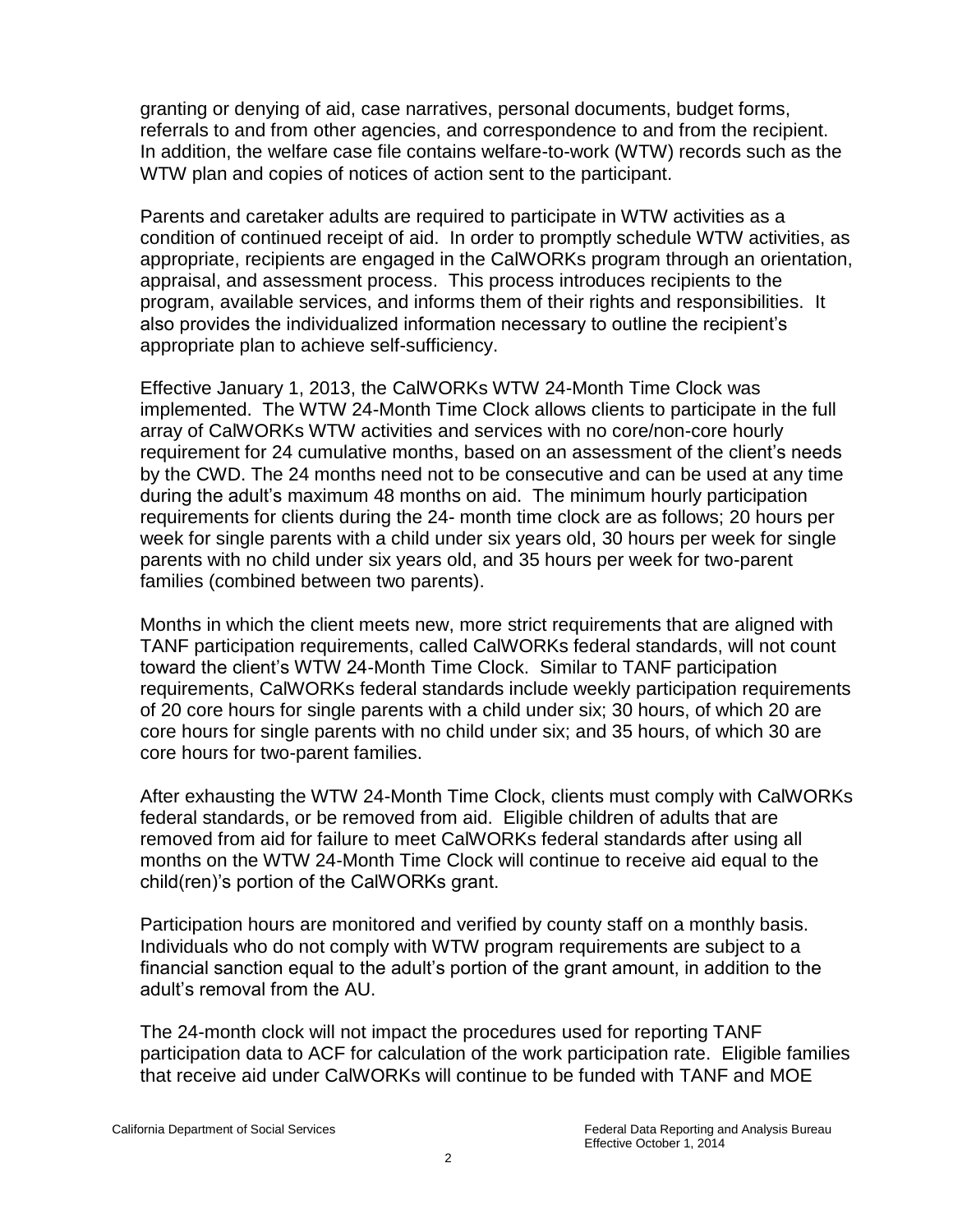funding, subject to federal participation requirements while using the WTW 24-Month Time Clock or meeting CalWORKs federal standards.

For program eligibility determinations, California runs a system of automation that is used to help administer the CalWORKs program. In particular, the Statewide Automated Welfare System (SAWS) ensures statewide uniformity in program administration by supporting intake, eligibility determination and benefit calculation, annual re-determination of eligibility, benefit issuance, case management, fair hearings, quality control, fraud and reporting. The SAWS is implemented via three consortia systems:

- Los Angeles Eligibility, Automated Determination, Evaluation and Reporting (LEADER), which is comprised of only Los Angeles County and represents approximately 30 percent of the public assistance caseload.
- CalWORKs Information Network (CalWIN), which is comprised of 18 counties and represents approximately 38 percent of the public assistance caseload.
- Consortium IV (C-IV), which is comprised of 39 counties and represents approximately 32 percent of the public assistance caseload.

California selects a representative sample of TANF families each month and coordinates a comprehensive review of sampled family cases. Content of TANF reviews focus on collection and verification of federally specified information about the family and level of work activities. Capturing and reporting of information is supported with the Research and Development Enterprise Project (RADEP) application by state and county staff. The application assists the state in moving case reviews to and from state and county staff, structuring the review process, and managing flow of federally required monthly reporting responsibilities. The state collects completed case reviews and compiles data in the federally required report format for transmission to the Administration for Children and Families (ACF) on a quarterly basis.

# **The WINS Program**

The WINS program became effective in all counties on July 1, 2014. WINS is a \$10 benefit provided to families receiving Supplemental Nutritional Assistance Program (SNAP) benefits. In order to receive WINS, families must meet TANF hourly participation requirements through work (subsidized and unsubsidized employment), must not be in receipt of CalWORKs benefits, and have at least one child in the household who is under 18 years old. During the eligibility process for SNAP, recipients must provide evidence of income.

WINS is a separate state maintenance-of-effort funded program (SSP-MOE) that will be included in the WPR data reports beginning October 1, 2014. Documentation and verification of WINS Work Eligible Individuals' (WEI's) participation must be in accordance with requirements specified in the Work Verification Plan.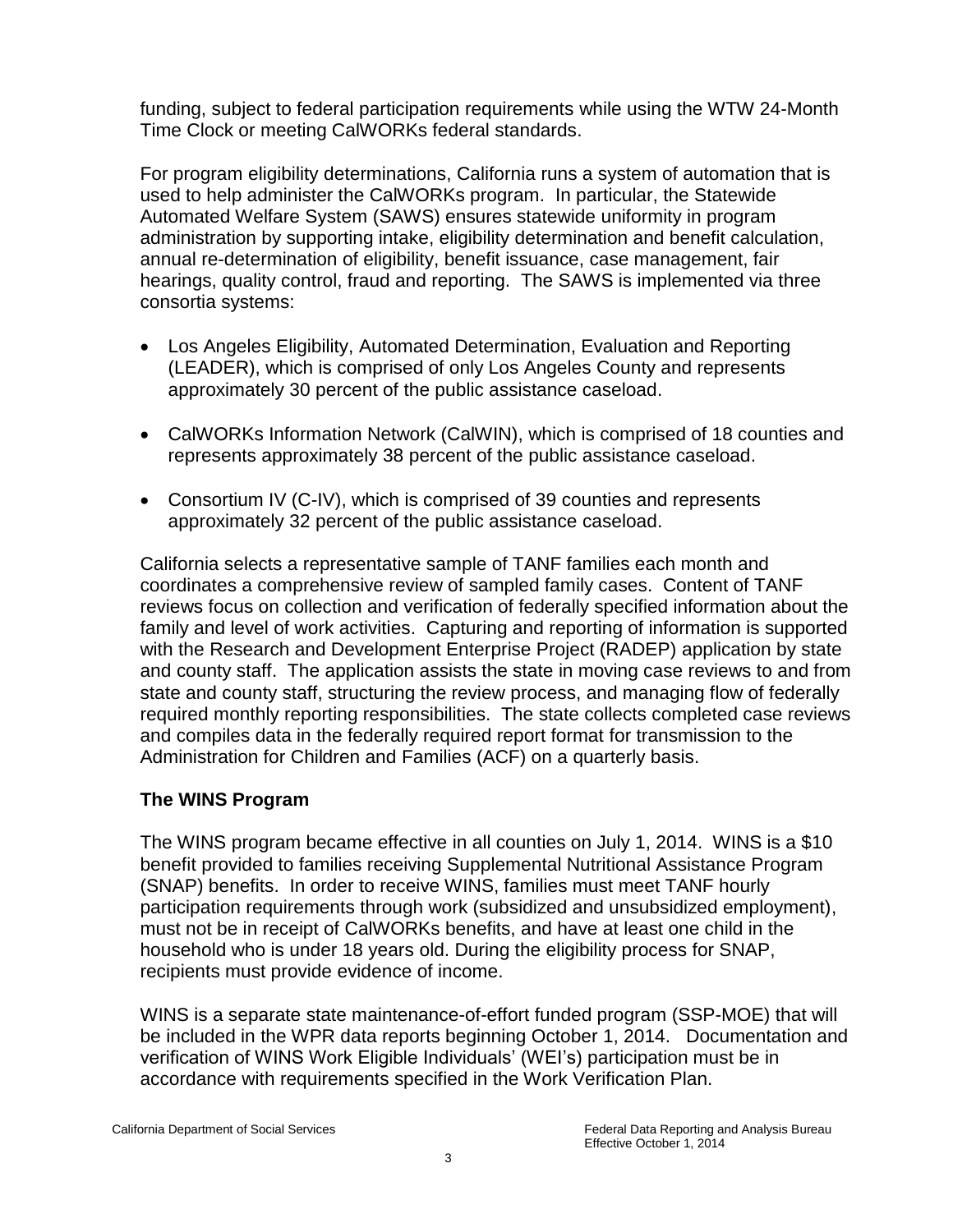# **II. COUNTABLE WORK ACTIVITIES**

This section describes definitions, determination of countable hours, verification of actual hours, and methods of daily supervision for each countable work activity.

# **Unsubsidized employment**

*1. Describe the services or programs the state includes under the activity. (Services and programs must conform to the federal definition of the activity.)*

For TANF and SSP-MOE federal data reporting purposes, unsubsidized employment is full-time or part-time employment in the public or private sector that is not subsidized by TANF or any other public program. Unsubsidized employment includes self-employment as well as recipients whose employers claim a tax credit for hiring economically disadvantaged workers. Apprenticeship programs that allow participants to earn money while they practice the trade under the supervision of a journey person and attend classes are also considered unsubsidized employment. Only the hours that are paid by the employer are counted as unsubsidized employment. The determination of whether employment is subsidized, or not, depends on whether the employer, rather than the recipient, receives a subsidy.

Hours of participation in various barrier removal activities, such as mental health, substance abuse, and/or rehabilitative services, can count under this activity if they are integrated parts of unsubsidized employment. In order to count, the individuals must be paid for all of the hours they participate in such activities that are counted as unsubsidized employment. If the individuals are not paid while participating in these activities, the participation will be reported as a blend of unsubsidized employment and another appropriate activity such as job search and job readiness assistance.

*2. Describe how the state determines the number of countable hours of participation for the activity. If the state uses different methods for different services or programs within the activity, the state should describe each.* 

Weekly hours of participation are determined by dividing the monthly hours by 4.33 (the average number of weeks per month). If the information necessary to determine countable hours is not in the case file, the CWD will make contact with the recipient, employer, and/or service provider, as appropriate.

*3. Describe how the state verifies the actual hours of participation for the activity. Include the procedures for obtaining and maintaining documentation of hours of participation.* 

Generally, actual hours of participation for this activity are verified during the eligibility process using information gathered during the initial application, annual renewal, the SAR 7 process, voluntary reports and/or other records in the case file.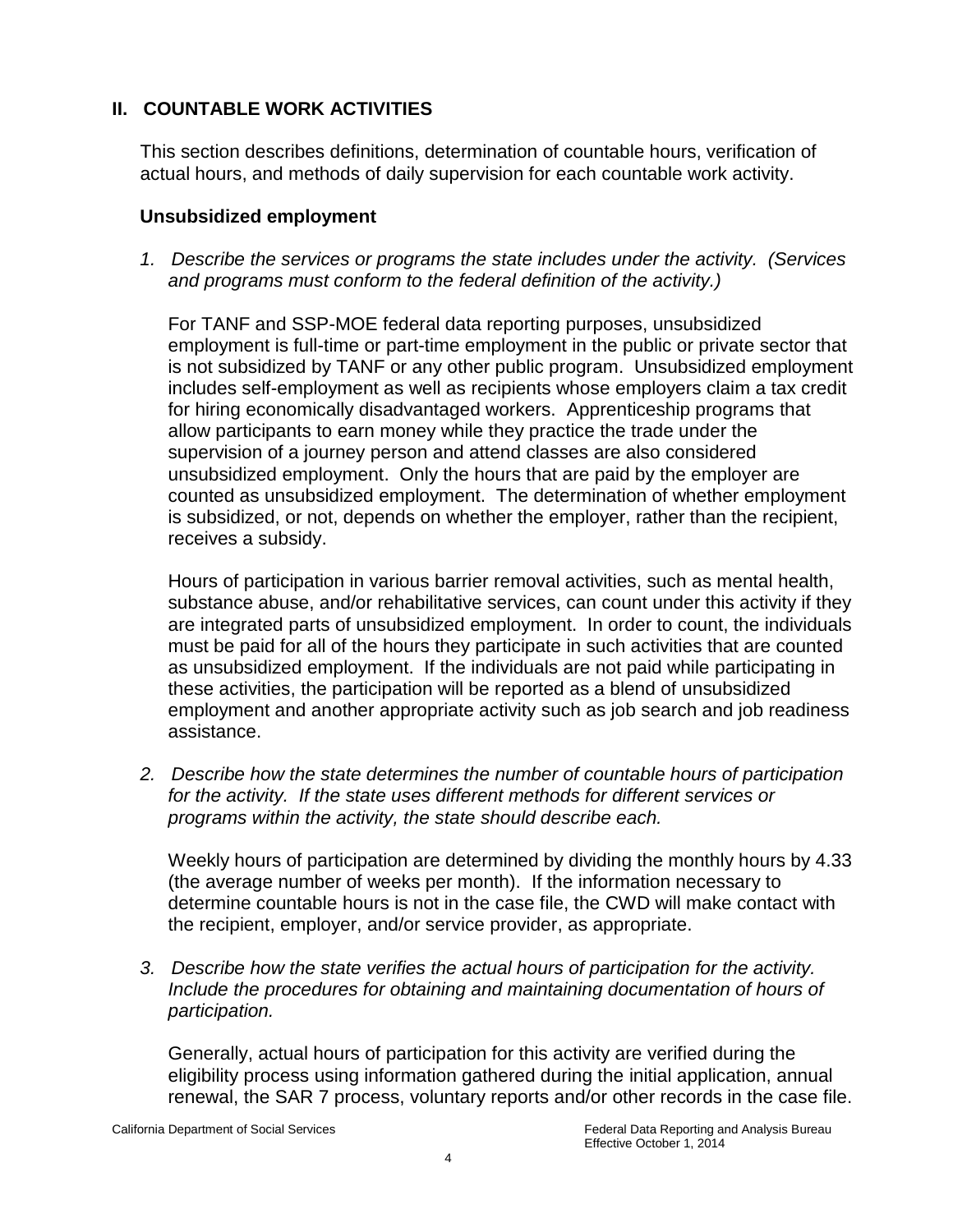Eligibility forms are signed by the head of household under penalty of perjury. Recipient eligibility and benefits for the six-month period are based on information provided on the forms. Evidence must be submitted with the eligibility forms to verify the reported information. Work-eligible participants are responsible for making available to the CWD all documents in their possession or available to them that are needed to verify reported income as well as the date of receipt.

The CWD will presume that an employed individual participated for the total number of hours for which the recipient was paid. Evidence of employment and income includes pay stubs, timesheets, time cards, attendance sheets, copies of a check, other payment forms or employer-produced documents that support the individual's employment. If the information necessary to verify actual hours is not in the case file, the CWD may seek verification from third-party sources of employment information (e.g. Work Number) or directly from the employer. If the documentation includes wages earned for hours worked during the pay period, but the hours are not explicitly documented, the CWD may divide wages earned for hours worked by wage per hour on record.

If the verification is not available from the recipient, the county will provide the recipient assistance in obtaining the information by placing a phone call to the employer or sending a letter to verify the participant's work hours or wage rate then documents the communication including the participant's name; the name of the employer, work site supervisor or other service provider; the number of hours; and the name and phone number of the person verifying the hours. Documentation of hours of participation is maintained in the case file.

Third-party sources of employment information, such as the Income Eligibility and Verification System (IEVS) matches may be accessed when additional employment information is necessary. Prior to counting these hours, the information from third-party sources will be verified through collateral contact. The Work Number is a resource that can be used by counties to verify employment. Counties are permitted to use the information obtained from this source in the same manner as they would use information provided by the employer. Therefore, no further verification is necessary when using The Work Number.

*4. Describe the methods of daily supervision for each unpaid work activity.*

Daily supervision is not applicable for participation in unsubsidized employment because only hours of participation that are paid by the employer count toward the work participation rate.

*5a. For self-employment, describe how the state counts and verifies the hours of participation. A state may not count more hours toward the participation rate for a self-employed individual than the individual's self-employment income (gross income less business expenses) divided by the federal minimum wage or must describe an alternative methodology that is approved.*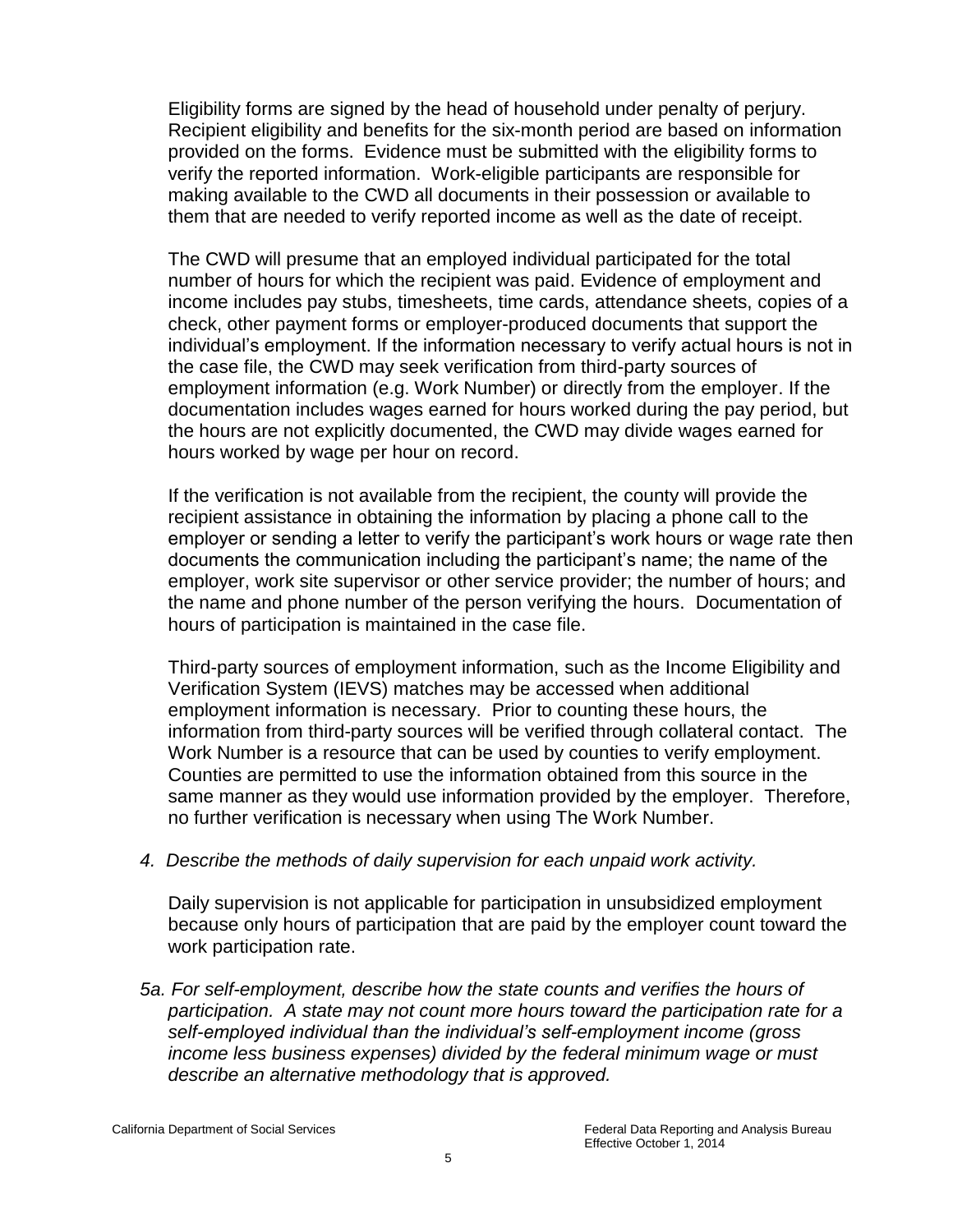Self-employment hours are verified primarily using information reported by the participant on the SAR 7, during the initial application, annual renewal, voluntary reports and/or other records in the case file. The eligibility forms are signed under penalty of perjury. Recipient eligibility and benefits for the reporting period are based on information provided on the form. In general, evidence must be submitted with the eligibility forms to verify the reported information provided by the recipient and documented in the case file. Reports of income and expenses are used to determine the recipient's TANF eligibility and grant amount. Net selfemployment income is determined by offsetting monthly business expenses, evidenced by receipts submitted by the participant, against monthly gross income from self-employment. Based on current CalWORKs eligibility rules, the recipient may choose either actual costs of producing self-employment income or a standard deduction of 40 percent of gross earned income, which will be reported as business expenses for federal data reporting purposes. For self-employed individuals, the maximum number of countable hours for TANF and SSP-MOE is determined by dividing the net self-employment income by the federal minimum wage.

*5b. If the state intends to project forward hours of participation based on current, documented, actual hours, explain how it will make this projection.* 

Generally, hours of participation in unsubsidized employment, subsidized employment, or on-the-job training will be projected based on current, documented and verified actual hours. This information will be obtained using pay stubs and/or information reported through the initial application, annual renewal, voluntary reports and/or other data sources, such as employer reports and time and attendance records. Recipient eligibility and benefits for the reporting period are based on information provided on the eligibility forms. Evidence must be submitted with the eligibility forms to verify the reported information. If an individual reports hours of employment during the eligibility process, those hours will be projected as participation for six months respectively. Weekly hours of participation are determined by dividing the total monthly hours by 4.33 (the average number of weeks per month).

For new hires when an employer specifies a set number of hours per week which are not subject to variation as a condition of employment, the CWD will use employer documentation as the basis of the initial projection and will subsequently obtain documentation of actual hours worked at the next SAR 7 report or annual renewal. In all other situations, the initial projection is based on at least one full pay cycle, i.e. weekly, bi-weekly, or monthly, of documented actual hours of work. This estimate will also take into account the actual hours that can be reasonably expected based on verification of the participant's current, past and expected circumstances. The CWD determines if this estimate is reasonable by looking at paystubs, data in the case file, other documents, statements and other verification.

At the end of the six-month period, during the SAR 7 process or annual renewal, the CWD will obtain new valid documentation of any changes or re-verify the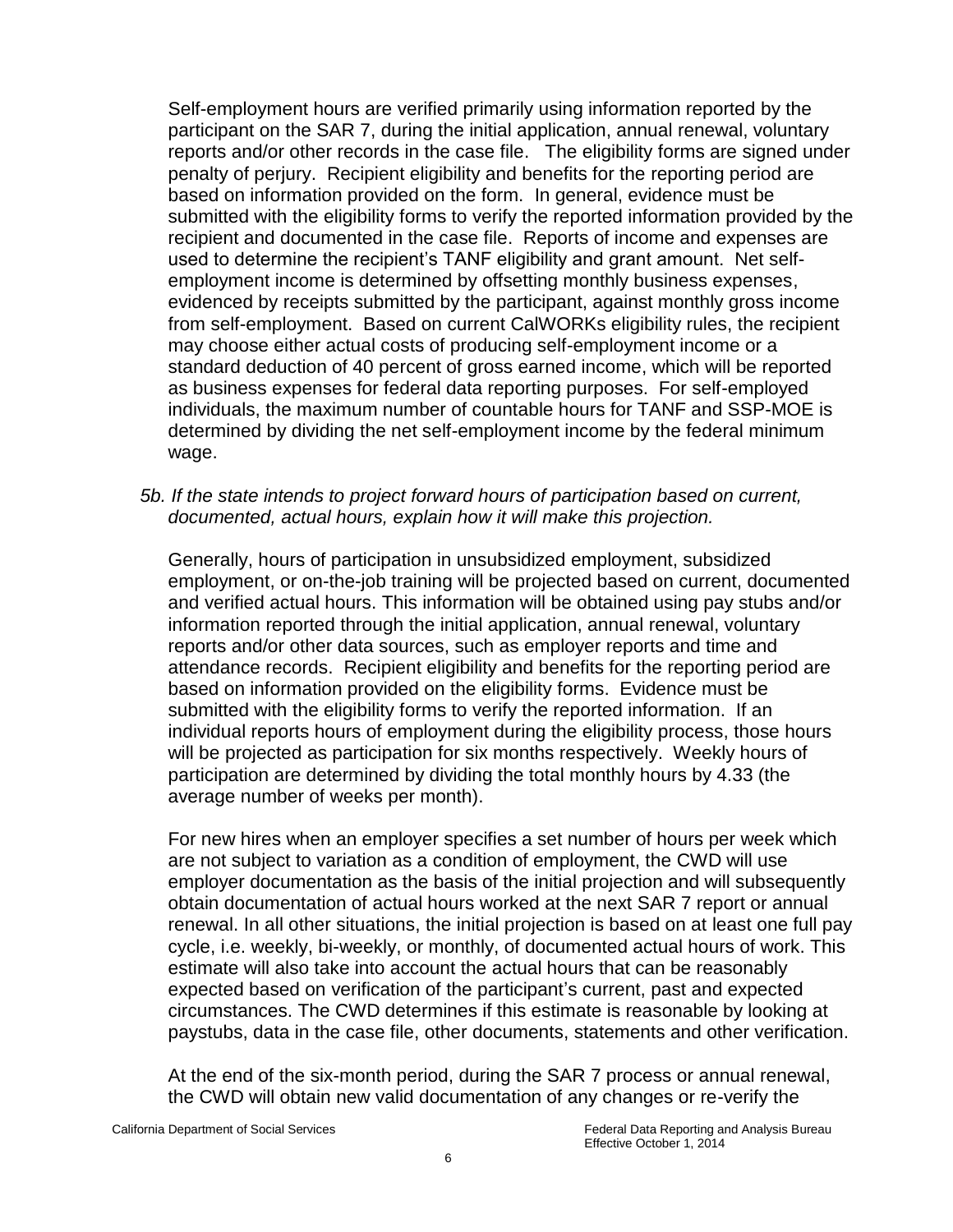participant's current, actual average hours before it projects these hours for another six-month period.

For both the TANF and SSP-MOE programs, if an individual reports a change in work hours anytime during the projection period, the average weekly projected hours will be recalculated for purposes of participation.

Below are the methods CWDs use to estimate projected actual hours of employment:

Anticipated Monthly Hours: The CWD estimates the actual number of employment hours the participant is expected to work in the month and divides that amount by 4.33 weeks to determine the average weekly hours of employment. This method is used for the first month of TANF or SSP-MOE. After the initial TANF or SSP-MOE month, the CWD may average hours of employment for the remaining months of the six-month period.

Averaging Hours: If the recipient is paid weekly or every other week, the CWD uses at least one full pay cycle, i.e. weekly, bi-weekly, or monthly, of documented and verified hours to convert this to a monthly amount and divides that amount by 4.33 weeks to determine the average weekly hours of employment.

If the parent is paid:

- Weekly, the CWD multiplies the hours by 4.33.
- Every other week, the CWD multiplies the hours by 2.17.
- Other than weekly or every other week, or for hours on a pay stub that crosses between months, the CWD estimates weekly employment hours based on adding the total expected hours of employment for a period of time, dividing by the number of months in the time period and dividing by 4.33 weeks.

For newly established self-employed individuals, estimates of actual hours are made in a similar fashion to the "Averaging Hours" description above, but use actual reported income and expenses reported by the individual at the time of eligibility determination.

For the SSP-MOE program, hours of participation in unsubsidized employment will be projected based on information provided on the SAR 7 or other eligibility forms similar to the TANF program projection. A projection may also be made for up to six months using documented actual hours from the recipient's first full pay cycle, i.e. weekly, bi-weekly, or monthly.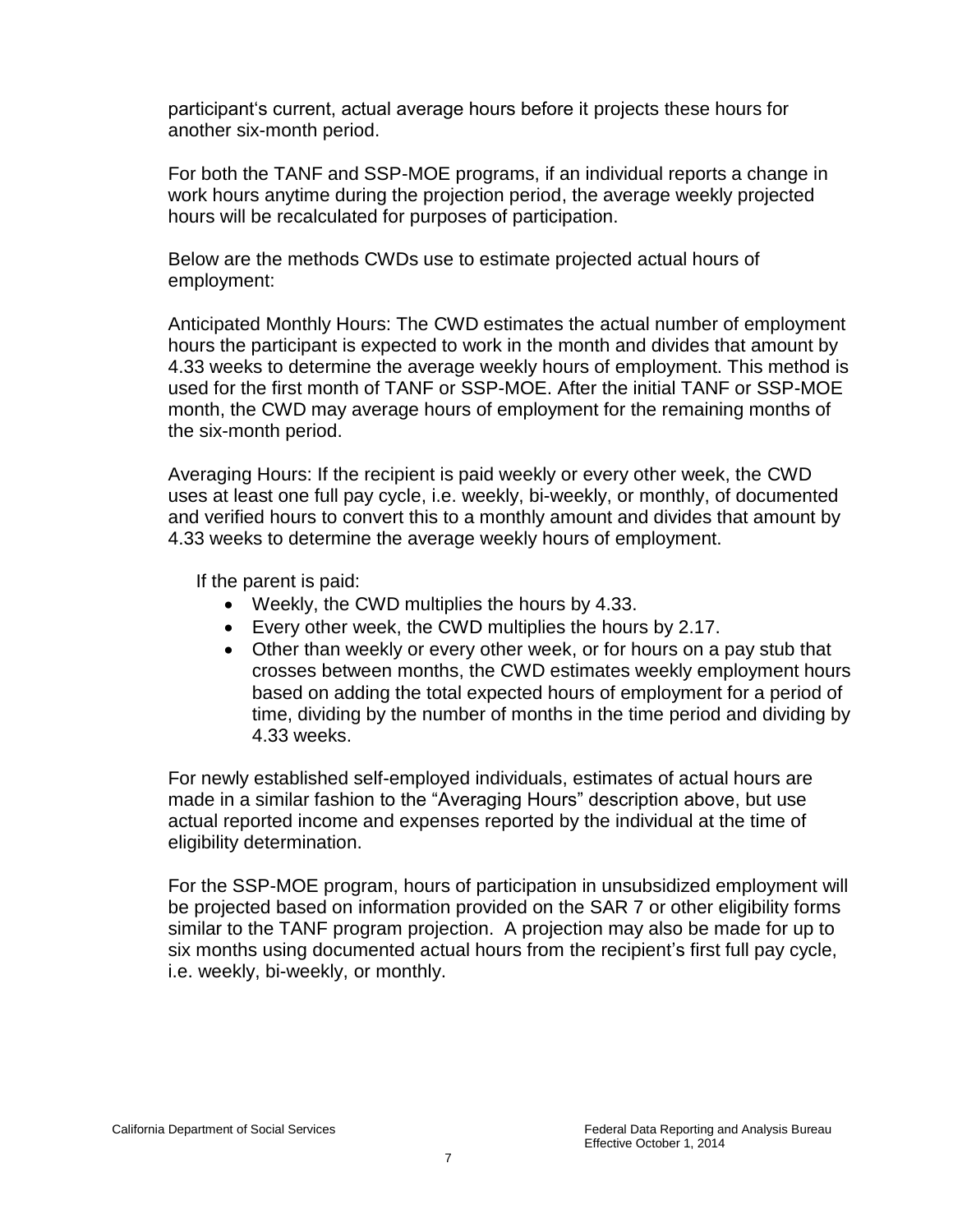#### **Subsidized private sector employment and subsidized public sector employment**

(Note: Subsidized private and public sector employment are combined into one category in the Work Verification Plan. However, hours of participation in these activities are reported separately on the TANF and SSP-MOE Data Reports that are submitted to ACF.)

*1. Describe the services or programs the state includes under the activity. (Services and programs must conform to the federal definition of the activity.)* 

For TANF and SSP-MOE federal data reporting purposes, subsidized private sector employment and subsidized public sector employment means employment in the private and public sectors, respectively, for which the employer receives a subsidy from TANF or other public funds to offset some or all of the wages and costs of employing a work-eligible individual. Subsidized work may include (1) work supplementation where TANF funds that would otherwise be paid as assistance are paid to the employer or to a third-party contractor, like a temporary staffing agency, which serves as the employer of record and is paid a fee to cover salary, expenses and success in placing employees; (2) supported work for individuals with disabilities in an integrated setting, (3) work study activities or (4) paid barrier removal and educational activities. Subsidized employment is distinguished from work experience in that the participant in subsidized employment is paid wages and receives the same benefits as an employee with no subsidy who performs similar work.

Hours of participation in various barrier removal activities, such as mental health, substance abuse, and/or rehabilitative services, can count under this activity if they are integrated parts of subsidized employment. In order to count, the individuals must be paid for all of the hours they participate in such activities that are counted as subsidized employment. If the individuals are not paid while participating in these activities, the participation will be reported as a blend of subsidized employment and another appropriate activity such as job search and job readiness assistance.

*2. Describe how the state determines the number of countable hours of participation for the activity. If the state uses different methods for different services or programs within the activity, the state should describe each.* 

Refer to Unsubsidized Employment (Section II, 2.) for description.

*3. Describe how the state verifies the actual hours of participation for the activity. Include the procedures for obtaining and maintaining documentation of hours of participation.* 

Refer to Unsubsidized Employment (Section II, 3.) for description.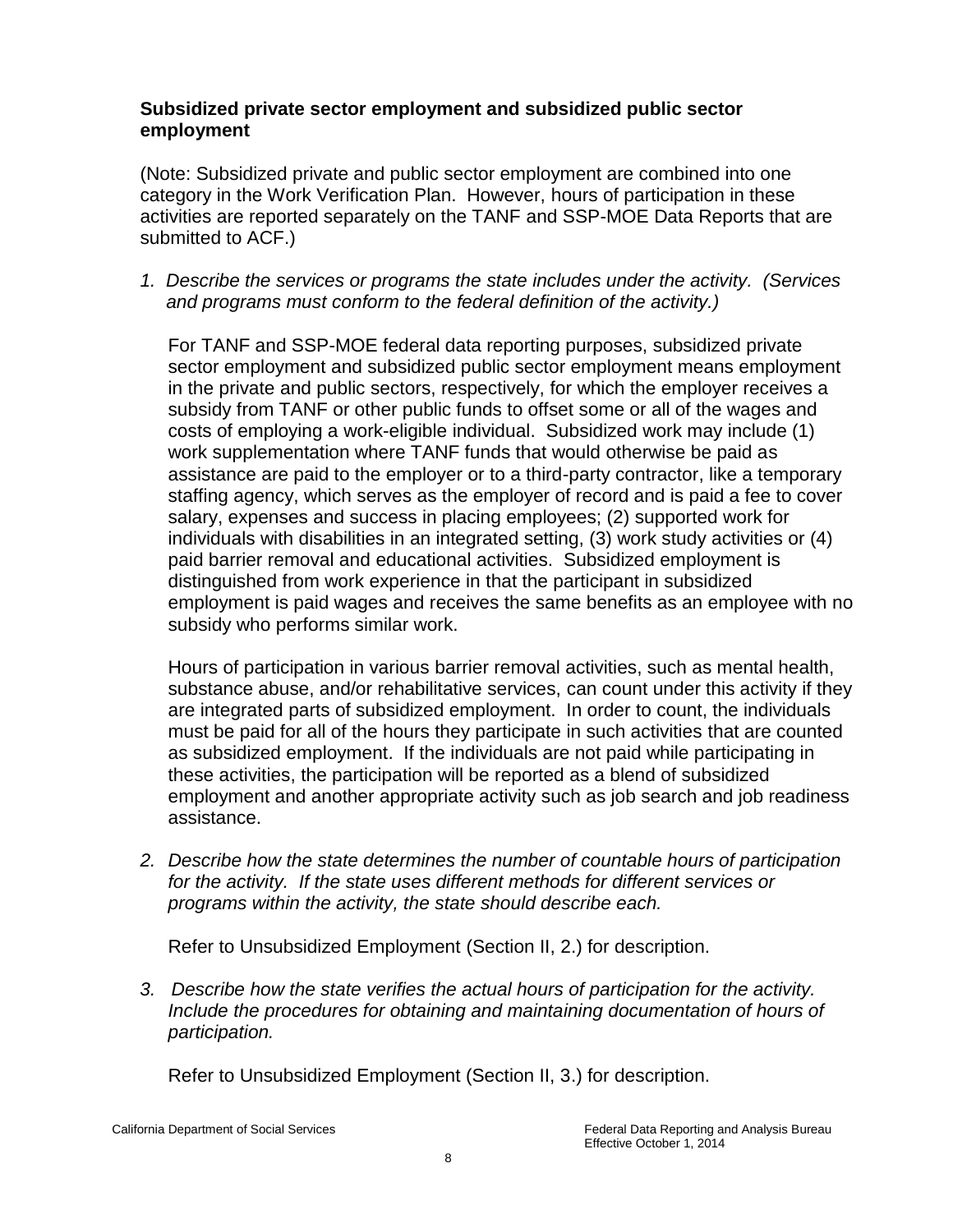*4. Describe the methods of daily supervision for each unpaid work activity.* 

Refer to Unsubsidized Employment (Section II, 4.) for description.

Daily supervision is not applicable for participation in subsidized employment because only hours of participation that are paid by the employer count toward the work participation rate.

*5. If the state intends to project forward hours of participation based on current, documented, actual hours, explain how it will make this projection.* 

Refer to Unsubsidized Employment (Section II, 5.) for description.

# **Work experience**

*1. Describe the services or programs the state includes under the activity. (Services and programs must conform to the federal definition of the activity.)* 

Work experience is a training activity performed in the public or private sector, as well as a nonprofit, community-based or faith-based setting, that helps provide basic job skills, enhances existing job skills in a position related to the participant's experience, or provides a needed community service that shall lead to unsubsidized employment. The recipient is receiving compensation in the form of the cash aid grant for time spent in the activity.

Core hours shall be limited as follows:

- When the assistance unit includes SNAP recipients, the individual shall participate for no more than the number of hours each month, determined collectively for the assistance unit, equal to the CalWORKs grant plus the SNAP allotment divided by the state or federal minimum wage, whichever is higher.
- Or, when the assistance unit does not include SNAP recipients, the individual shall participate for not more than the number of hours each month, determined collectively for the assistance unit, equal to the CalWORKs grant divided by the state or federal minimum wage, whichever is higher.

Hours of participation in various barrier removal activities, such as mental health, substance abuse, and/or rehabilitative services, can count under this activity if they are integrated parts of work experience.

*2. Describe how the state determines the number of countable hours of participation for the activity. If the state uses different methods for different services or programs within the activity, the state should describe each.*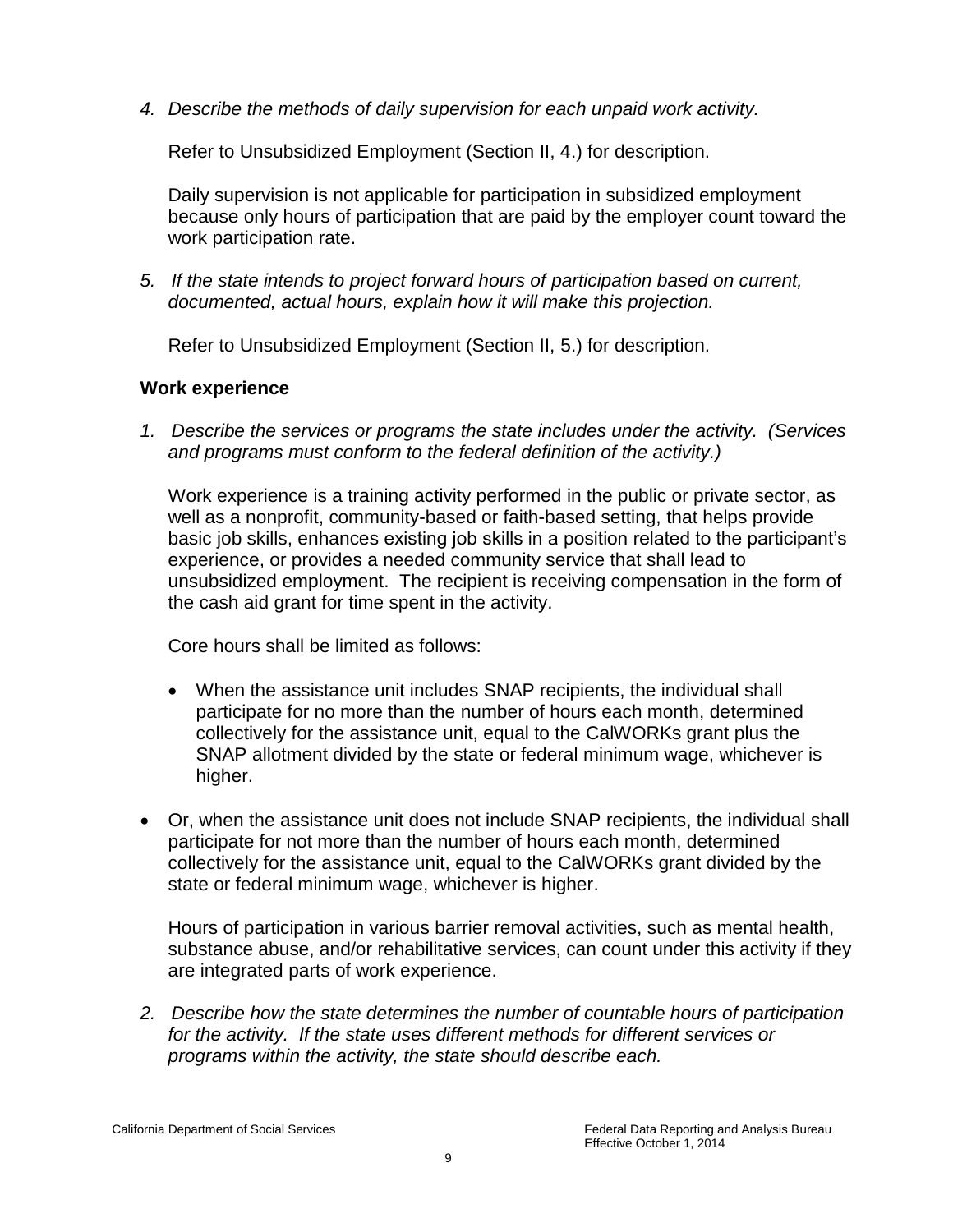For participation in work experience, maximum allowable monthly hours are determined by combining the TANF grant with the SNAP allotment then dividing the result by the state or federal minimum wage, whichever is higher. The average number of actual hours per week of participation is determined by adding the total number of actual hours for the month in this activity and then dividing the total monthly hours by 4.33 (the average number of weeks per month). If the actual number of hours falls short of the core requirement but is equal to the calculated hours, the state will deem core hours in this activity.

*3. Describe how the state verifies the actual hours of participation for the activity. Include the procedures for obtaining and maintaining documentation of hours of participation.* 

The number of actual hours of participation for this activity may be documented and verified using information gathered during the initial application, annual renewal, the SAR 7 process, voluntary reports and/or other records in the case file such as time and attendance records from the service provider or recipient, and/or WTW records. Eligibility forms are signed by the head of household under penalty of perjury. If documentation is not gathered during the eligibility process and the documentation necessary to verify actual hours is not in the case file, the CWD will seek documentation from the service provider. The documentation is maintained in the case file and includes the participant's name; hours of participation; the name of the supervisor, service provider or employer; and the name and telephone number of the person verifying the hours.

*4. Describe the methods of daily supervision for each unpaid work activity.* 

Daily supervision means that a responsible party has daily responsibility for oversight of the individual's participation. A worksite sponsor, classroom instructor, contracted service provider, community-based provider, job search instructor, treatment provider, or a county employee could fulfill the role of responsible party. Supervision does not need to be daily, in-person contact with the participant, but can be by telephone or electronic methods as appropriate. In most cases, daily supervision is the supervision determined appropriate and provided by the employer, training or service provider at the same level as other employees of the organization.

# **On-the-job training**

*1. Describe the services or programs the state includes under the activity. (Services and programs must conform to the federal definition of the activity.)* 

For federal data reporting purposes, on-the-job training is training in the public or private sector that is given to a paid employee while he or she is engaged in productive work. On-the-job training provides knowledge and skills that are essential to the full and adequate performance of the job. The employer is subsidized to offset training costs.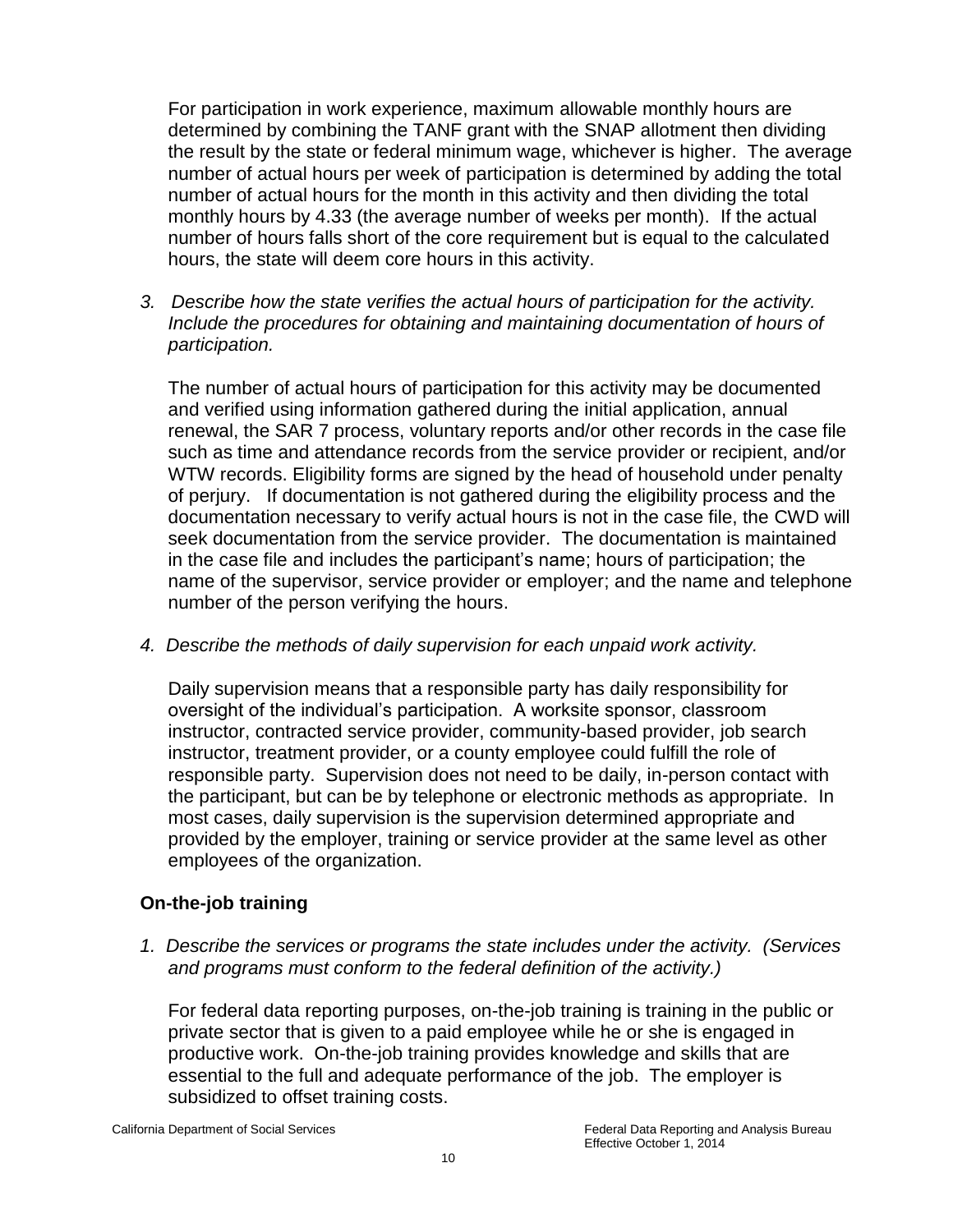Supported work may be counted as on-the-job training if it includes significant training in the skills and knowledge essential to job performance. On-the-job training may also include orientation and classroom instruction required by the recipient's employer and/or case manager. In some instances, training (e.g., tax preparation) or continuing education (e.g., nursing) is a necessary and regular element of employment. On-the-job training may include participation in these types of activities when the individual is reimbursed for the training costs. When the individual is not reimbursed for training costs, the participation counts as job skills training directly related to employment, education directly related to employment, vocational educational training, or job search and job readiness assistance, as appropriate.

*2. Describe how the state determines the number of countable hours of participation for the activity. If the state uses different methods for different services or programs within the activity, the state should describe each.* 

Refer to Unsubsidized Employment (Section II, 2.) for description.

*3. Describe how the state verifies the actual hours of participation for the activity. Include the procedures for obtaining and maintaining documentation of hours of participation.* 

Refer to Unsubsidized Employment (Section II, 3.) for description.

*4. Describe the methods of daily supervision for each unpaid work activity.* 

Daily supervision is not applicable for participation in on-the-job training because only hours of participation that are paid by the employer count toward the work participation rate.

*5a. Describe the nature of training provided by employers that distinguishes this from subsidized employment.* 

Unlike subsidized employment, the subsidy provided to the employer offsets the cost of training provided to the participant. In contrast, subsidized employment is an activity in which the recipient is paid in the form of either wages or the cash aid grant for work and training time.

*5b. If the state intends to project forward hours of participation based on current, documented, actual hours, explain how it will make this projection.* 

Refer to Unsubsidized Employment (Section II, 5.) for description.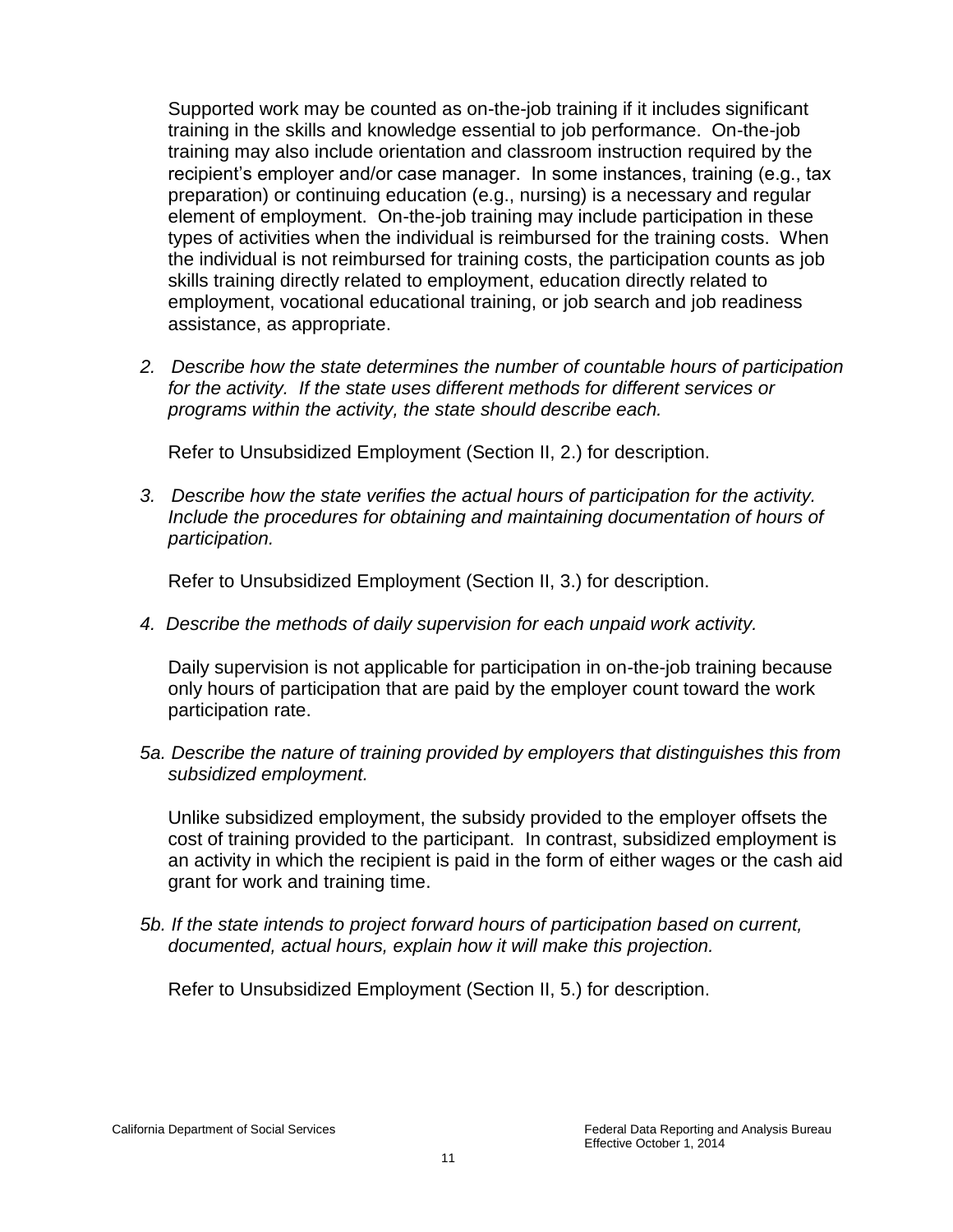#### **Job search and job readiness assistance**

*1. Describe the services or programs the state includes under the activity. (Services and programs must conform to the federal definition of the activity.)* 

Job search is an activity in which the participant's principal activity is to seek employment. Job search includes looking for suitable job openings, making contact with potential employers, applying for vacancies, and interviewing for jobs. Job readiness assistance is an activity that provides a recipient with training to learn basic job seeking and interviewing skills, to understand employer expectations, and to learn skills designed to enhance an individual's capacity to move toward self-sufficiency. Job readiness assistance also comprises the following activities:

- a. Preparing an individual to obtain or retain employment, such as preparing a resume or job application, interviewing skills, instruction in work place expectations, and life skills training.
- b. Substance abuse treatment, mental health treatment, or rehabilitation activities.

Treatment or rehabilitation services can include residential treatment, group or individual therapy, support group, or participation in Alcoholics Anonymous, and Narcotics Anonymous.

Note: Substance abuse treatment, mental health treatment and rehabilitation programs that include integrated hours of unsubsidized employment, subsidized employment, work experience, or another activity may count as another activity during the hours of the integrated component, as long as the component meets a common sense definition of that other activity.

c. On a case-by-case basis, domestic abuse services that address barriers to employment.

Treatment and services for domestic abuse victims include the following activities when needed to seek or prepare for employment: individual counseling of the participant and children; group counseling; substance abuse services; medical and public health services; mental health services; independent living skills; financial planning and life skills training.

The criteria professionals use for assigning these services is that they must be necessary to prepare an individual to obtain or maintain employment or participate in WTW activities and must be verified and documented in the WTW plan and/or case file. If a portion of the treatment or rehabilitation activities meets a common-sense definition of another work activity, such as community service or work experience, then the hours associated with the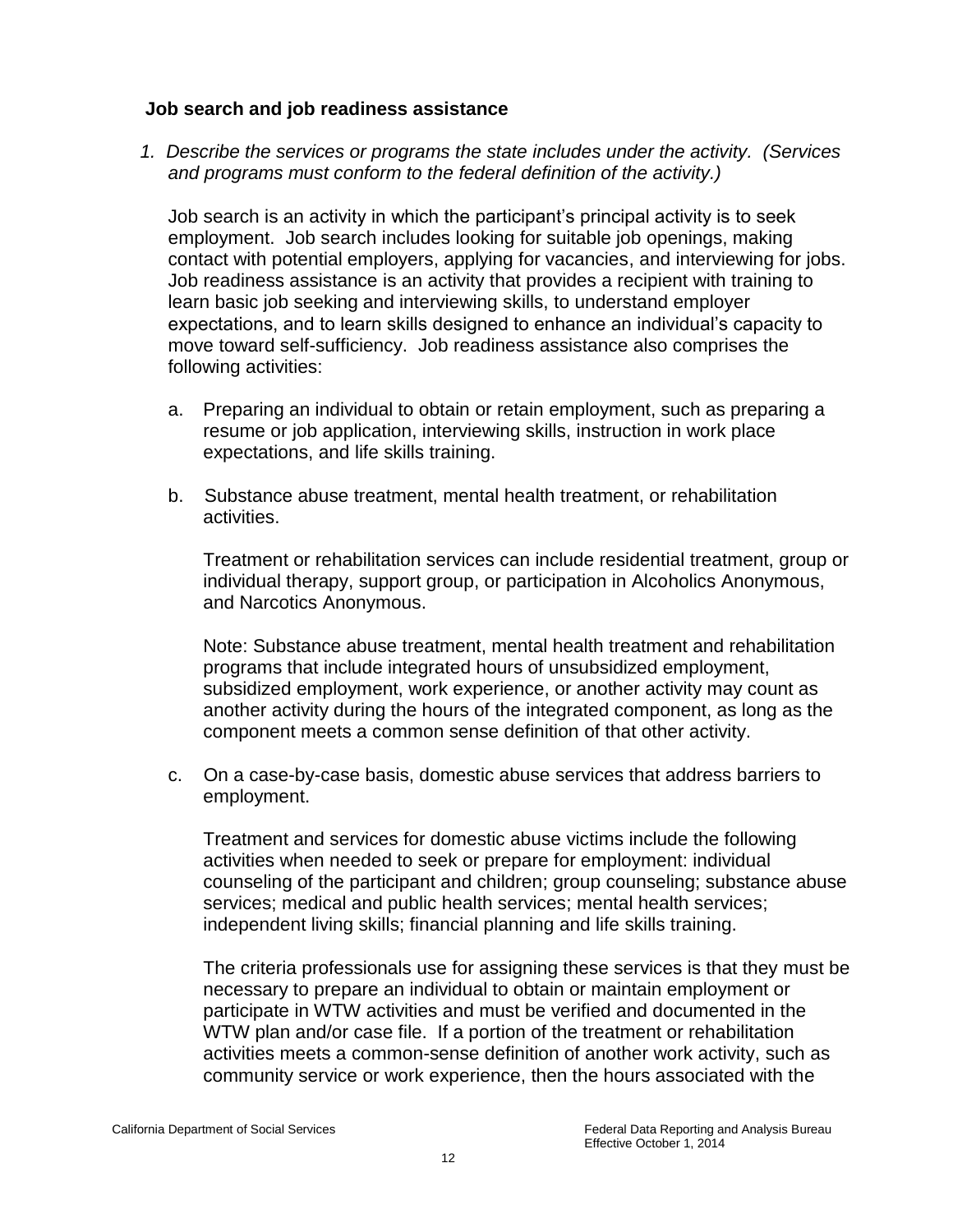"work" will count under that activity and the actual treatment hours will count in job search and job readiness assistance.

- d. Drug testing for a specific job classification and taking tests to qualify for specialized certificates. These activities will be assigned to the extent they are determined necessary for the participant to obtain or prepare for employment or participate in other WTW activities.
- e. Participation in orientation, appraisal, or assessment. Orientation is an introduction to the WTW program, including a general description of CalWORKs activities, participation requirements, consequences for failing to meet requirements, available supportive services, and exemptions from participation. Appraisal is an evaluation of an individual's employment history and skills, necessary supportive services, and any other relevant information needed to assign an individual to WTW activities, as well as informing the individual of his or her rights and responsibilities as pertains to the program.

Assessment is a thorough individual review of the recipient's work history, employment skills, educational history, competency levels, need for supportive services, physical limitations or mental conditions, available resources, all in comparison to local labor market conditions, in order to complete a WTW plan.

f. Time spent online in distance learning activities. Online tasks could include searching for job vacancies, submitting résumés and completing applications.

Hours spent in these activities will be verified and documented in the WTW plan. Job interviews may be obtained from participating in this activity. Reasonable transportation time between job interviews, but not to the first interview or from the last one of the day, will count toward job search and job readiness hours. A county may require additional verification of activities, which may include such documents as job contact logs that provide sufficient information to verify the job search activity, mileage logs, or other documentation included in the case file.

*2. Describe how the state determines the number of countable hours of participation for the activity. If the state uses different methods for different services or programs within the activity, the state should describe each.* 

Weekly hours of participation are determined by adding the total number of participation hours for the month in this activity and then dividing the total monthly hours by 4.33 (the average number of weeks per month). If the information necessary to determine countable hours is not in the case file, the CWD will make contact with the recipient and/or service provider, as appropriate.

Participation in job search and job readiness assistance counts for a maximum of six weeks with no more than four consecutive weeks. Participation counts for a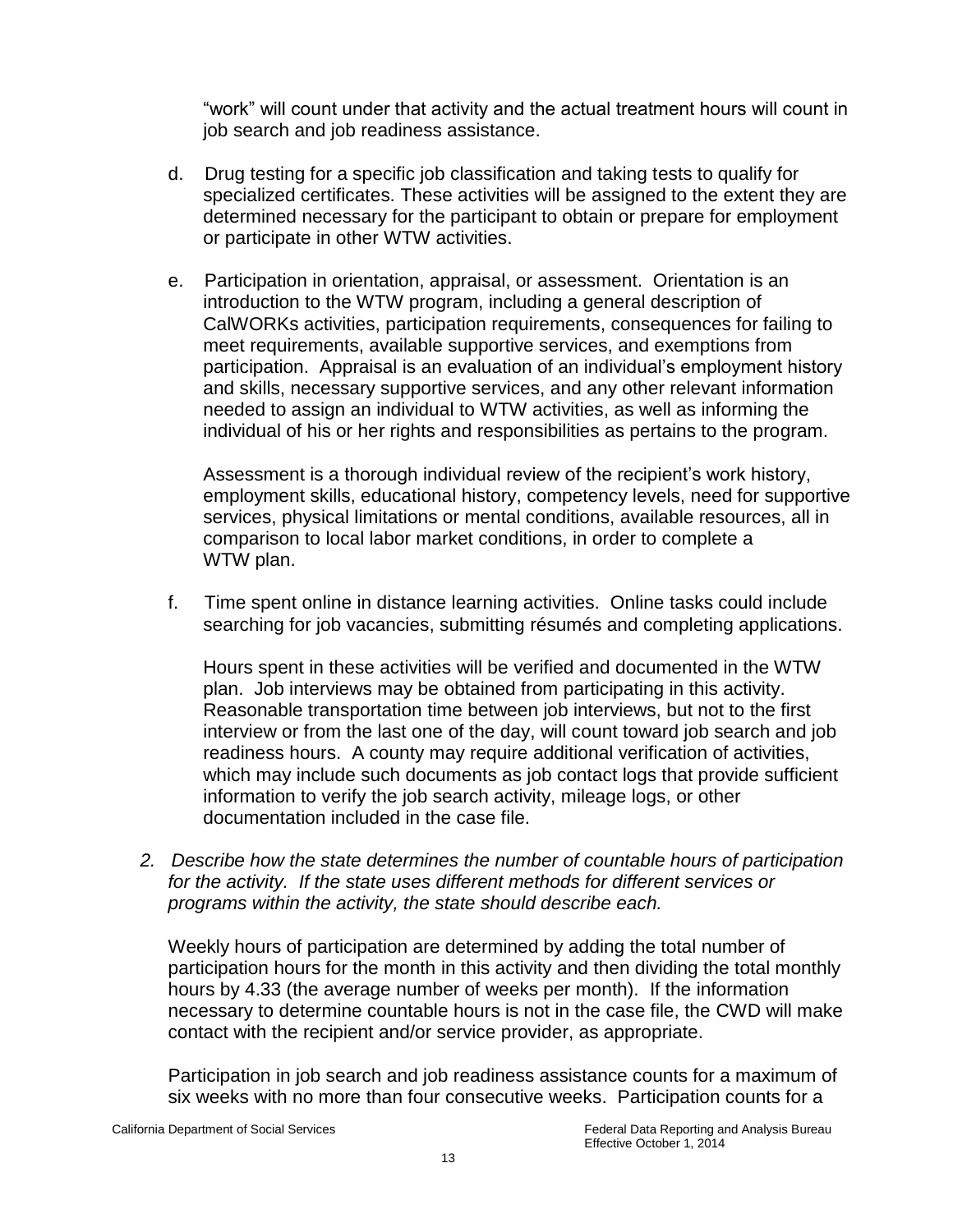maximum of twelve weeks when the state qualifies for counting extended periods of job search and job readiness assistance either due to high unemployment or due to meeting the definition of a "needy state". Effective October 1, 2008, the six-week or twelve-week limit applies to the preceding 12-month period. The six-week or twelve-week limit is based on the average number of hours per week required for a family to count in the overall participation rate: 20 hours for a work-eligible single custodial parent of a child under six years old and as 30 hours for all other work-eligible individuals, including two-parent families. Thus, the six-week limit equates to 120 hours and 180 hours, respectively. Similarly, the twelve-week limit equates to 240 hours and 360 hours, respectively.

For the limit of no more than four consecutive weeks of job search and job readiness assistance in the preceding 12 months, a week is seven consecutive days beginning on Monday and ending on Sunday. Reporting any hours in a week uses a week of participation. Participation by each individual is evaluated and a determination is made about whether the hours of participation in job search and job readiness are necessary and sufficient for the case to meet the federal work requirements.

Not more than once for any individual in the preceding 12-month period, a full week of participation in job search and job readiness assistance may be calculated based on the average daily hours of participation for three or four days. For the rule about counting three or four days of job search and job readiness during a week as a full week of participation, a week is five days. The average hours of participation during three or four days may be applied to the remaining one or two days in the week to determine the total hours for a week. The case file must indicate that weekly hours of participation were based on the average number of hours for three or four days.

*3. Describe how the state verifies the actual hours of participation for the activity. Include the procedures for obtaining and maintaining documentation of hours of participation.* 

The number of hours of participation for this activity is documented and verified using records maintained in the case file, such as time and attendance records from the service provider or recipient, and/or other WTW records. If information necessary to verify actual hours is not in the case file, the CWD will seek documentation from the service provider. The documentation needed to support all the reported actual hours of participation is maintained in the case file and includes the participant's name; the name of the employer, work site supervisor or other service provider; the number of hours; and the name and phone number of the person verifying the hours and is made available at least monthly by the service provider, supervisor, and/or participant.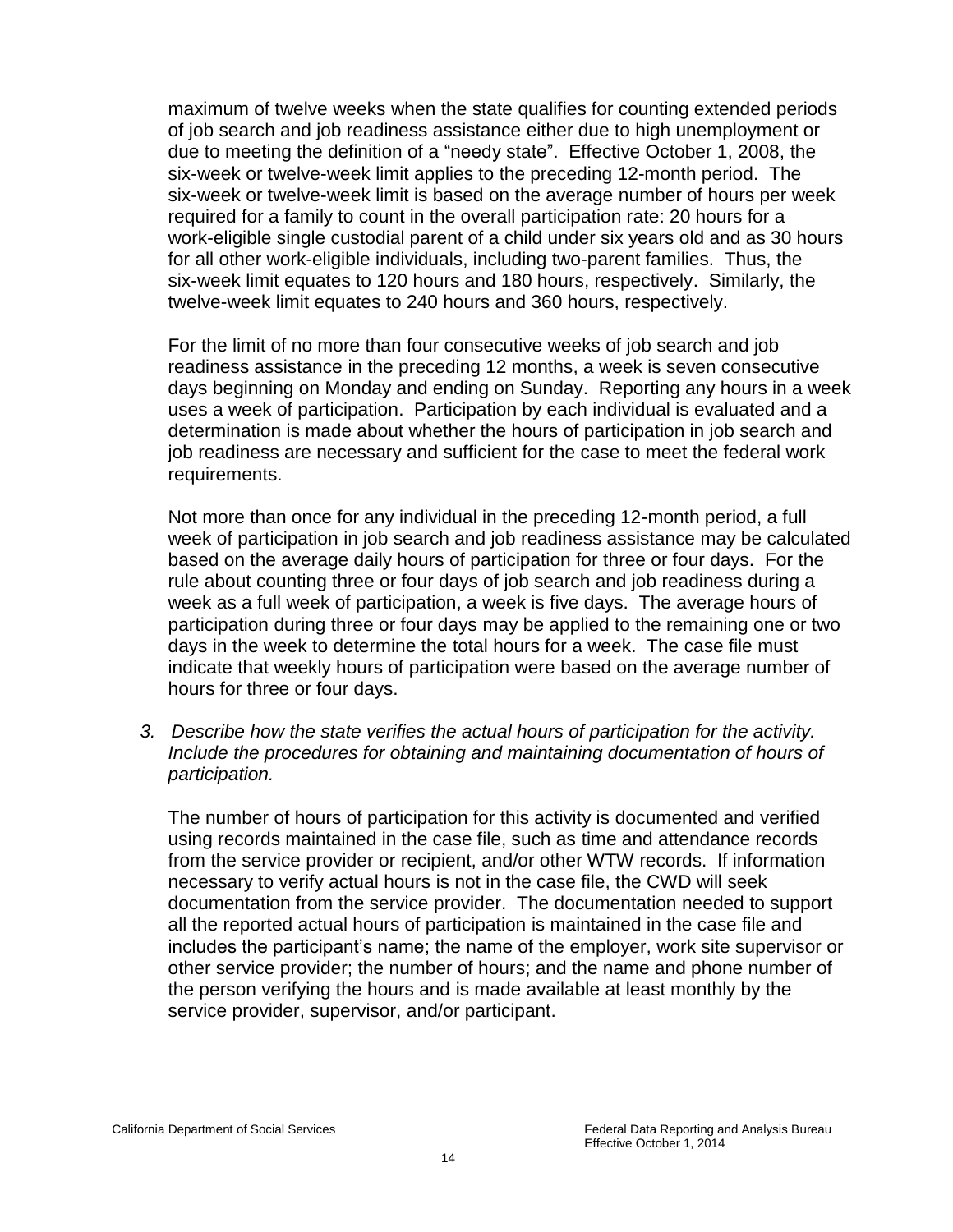# *4. Describe the methods of daily supervision for each unpaid work activity.*

Daily supervision means that a responsible party has daily responsibility for oversight of the individual's participation. A worksite sponsor, classroom instructor, contracted service provider, community-based provider, job search instructor, treatment provider, or a county employee could fulfill the role of responsible party. Supervision does not need to be daily, in-person contact with the participant, but can be by telephone or electronic methods as appropriate. In most cases, daily supervision is the supervision determined appropriate and provided by the employer, training or service provider at the same level as other employees of the organization.

*5a. If the state intends to count substance abuse treatment, mental health treatment and rehabilitation activities, describe the criteria to determine whether recipients are "otherwise employable" and establish the necessity of treatment or therapy. Describe the requirements for qualified medical, substance abuse or mental health professionals used in this process.* 

California will count substance abuse treatment, mental health treatment and rehabilitation services as job readiness activities. If there is a concern that a mental disability exists that will impair the ability of a recipient to obtain employment, he or she is referred to the county mental health department for an evaluation by a qualified professional who will provide documentation of treatment or therapy. The county mental health department or its contractor will evaluate the recipient and make a determination of any treatment needs.

The evaluation includes the extent to which the individual is capable of employment at the time and under what working and treatment conditions the individual is capable of employment. The evaluation also includes any prior diagnoses, assessments, or evaluations that the recipient provides. The CWD develops the individual WTW plans for participants with mental or emotional disorders based on this evaluation.

If there is a concern that a substance abuse problem exists that will impair the ability of a recipient to obtain or retain employment, he or she is referred to the county alcohol and drug program for an evaluation and determination of any treatment necessary for the participant's transition from WTW. If the county welfare department determines that the county alcohol and drug program or its contractor and/or service provider is unable to provide the needed services, the CWD may contract directly with a non-profit state-licensed narcotic treatment program, residential facility, or certified non-residential substance abuse program to obtain substance abuse services for participants. If a participant is determined to have a substance abuse problem, the participant's WTW plan is based on the results of the evaluation. The WTW plan may include appropriate treatment requirements, including assignment to a substance abuse program.

Learning disability evaluations must be performed by qualified learning disability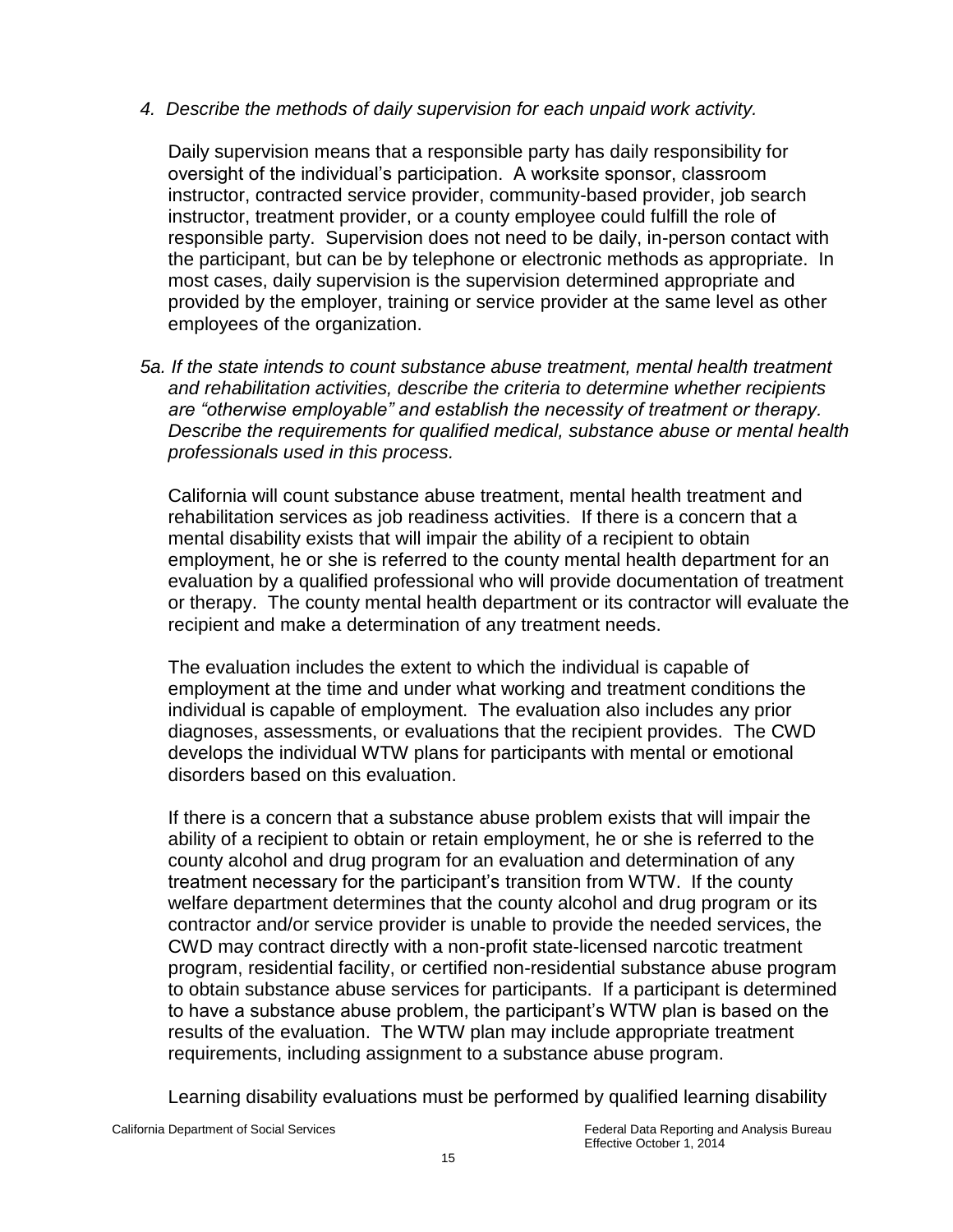professionals who use recognized and validated learning disabilities evaluation tools to identify learning disabilities and to determine the appropriate accommodations for individuals with learning disabilities. If the learning disabilities evaluation establishes that the participant has a learning disability that interferes with obtaining or retaining employment or participating in program activities, the CWD will develop or modify the WTW plan to reflect appropriate activities and necessary reasonable accommodations. This will be done based on the results of the learning disabilities evaluation and discussions with the participant.

*5b. Describe how the state ensures that no more than six or twelve total weeks (four consecutive weeks) of job search and job readiness assistance are reported in the preceding 12-month period.* 

For the purposes of completing the TANF data reports, the state currently ensures the time limit is not exceeded by individual analysis of each case file by data collection staff. If participation in other federally-allowable activities meets or exceeds the requirement, then the hours of participation in job search and job readiness assistance will not be counted toward the four-week, six-week, or twelve-week limit. The state will verify that the CWD have tracking systems in place that monitor participation consistent with federal requirements.

# **Community service programs**

*1. Describe the services or programs the state includes under the activity. (Services and programs must conform to the federal definition of the activity.)* 

Community service is training that is temporary and transitional, is performed in the public or private nonprofit sector, and provides basic job skills that may lead to employment while meeting a community need. Other activities may be included within the community service programs. In these situations, short-term training or equivalent activities will be included if they are of limited duration (usually no longer than six months) and are necessary for participation in the community service activity.

*2. Describe how the state determines the number of countable hours of participation for the activity. If the state uses different methods for different services or programs within the activity, the state should describe each.* 

For participation in community service programs, maximum allowable monthly hours are determined by combining the TANF grant with the SNAP allotment then dividing the result by the state or federal minimum wage, whichever is higher. The average number of actual hours per week of participation is determined by adding the total number of actual hours for the month in this activity and then dividing the total monthly hours by 4.33 (the average number of weeks per month). If the actual number of hours falls short of the core requirement but is equal to the calculated hours, the state will deem core hours in this activity.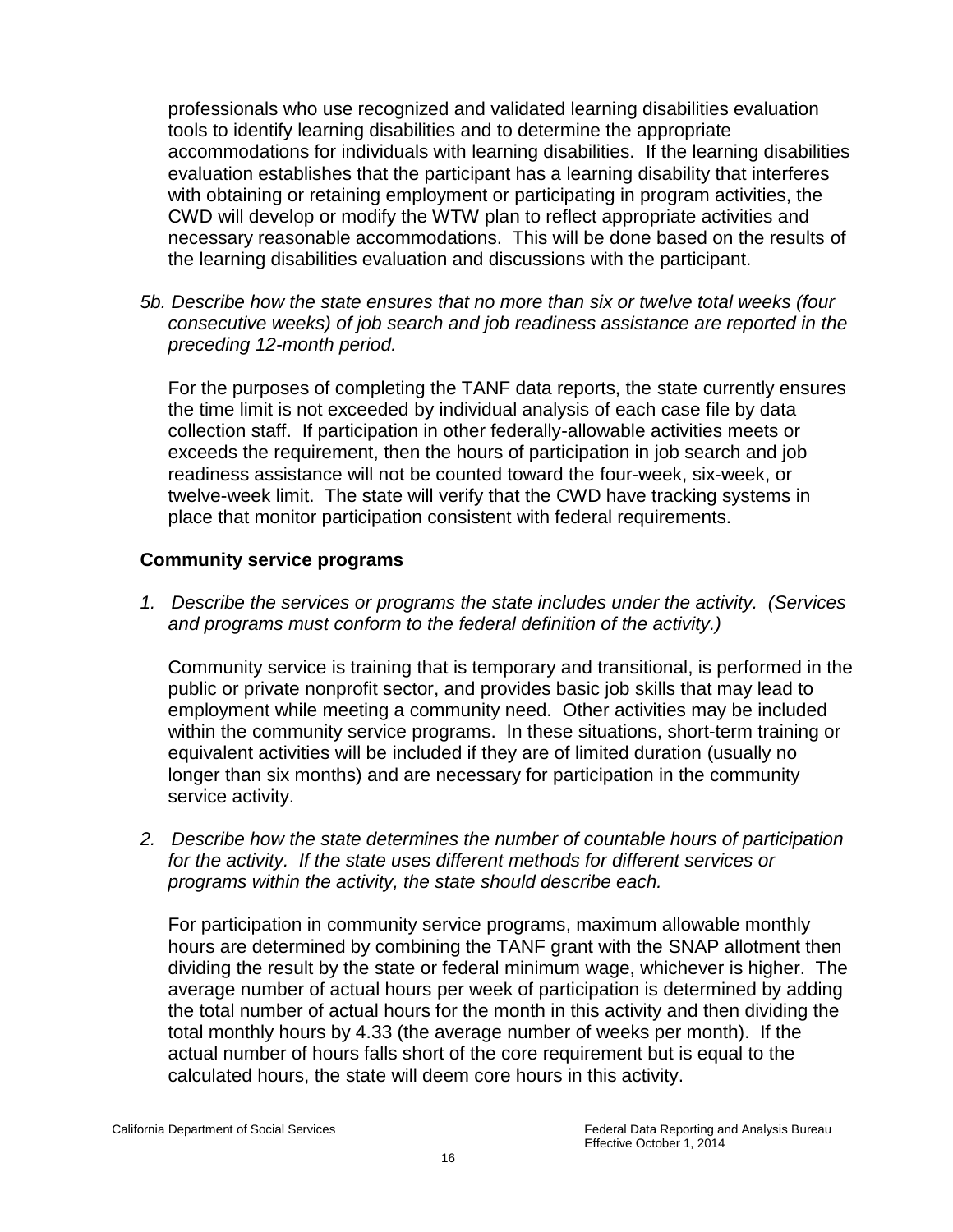*3. Describe how the state verifies the actual hours of participation for the activity. Include the procedures for obtaining and maintaining documentation of hours of participation.* 

Actual hours of participation are documented and verified using time sheets, attendance records, and similar documentation made available and signed by the service provider and maintained in the case file. If the documentation is not signed by the service provider, actual hours of participation are verified by contacting the service provider. Documentation includes the participant's name; the name of the employer, work site supervisor or other service provider; the number of hours; and the name and phone number of the person verifying the hours. Documentation needed to support all the reported hours of participation is provided on a monthly basis and maintained in the case file.

*4. Describe the methods of daily supervision for each unpaid work activity.*

Daily supervision means that a responsible party has daily responsibility for oversight of the individual's participation. A worksite sponsor, classroom instructor, contracted service provider, community-based provider, job search instructor, treatment provider, or a county employee could fulfill the role of responsible party. Supervision does not need to be daily, in-person contact with the participant, but can be by telephone or electronic methods as appropriate. In most cases, daily supervision is the supervision determined appropriate and provided by the employer, training or service provider at the same level as other employees of the organization.

 *5a. Describe how the types of community service positions that create an employer/employee relationship and are subject to the Fair Labor Standards Act (FLSA) minimum wage requirements will be determined.* 

In California, community service positions are subject to the FLSA minimum wage requirements. As a result, the number of core hours of participation in community service programs is determined by adding the monthly CalWORKs grant and CalFresh amounts and then dividing by the state or federal minimum wage, whichever is higher. In addition, the state provides workers' compensation coverage to recipients in community service programs and work experience activities.

*5b. If the state permits self-initiated community service positions, describe how it determines that the position provides a direct community service and improves the recipient's employability.* 

Participation in self-initiated community service programs is permitted as long as the activity is temporary and transitional, is performed in the public or private nonprofit sector, provides basic job skills that may lead to employment while meeting a community need, and is approved by the CWD. The CWD will only approve self-initiated community service programs that are appropriate for the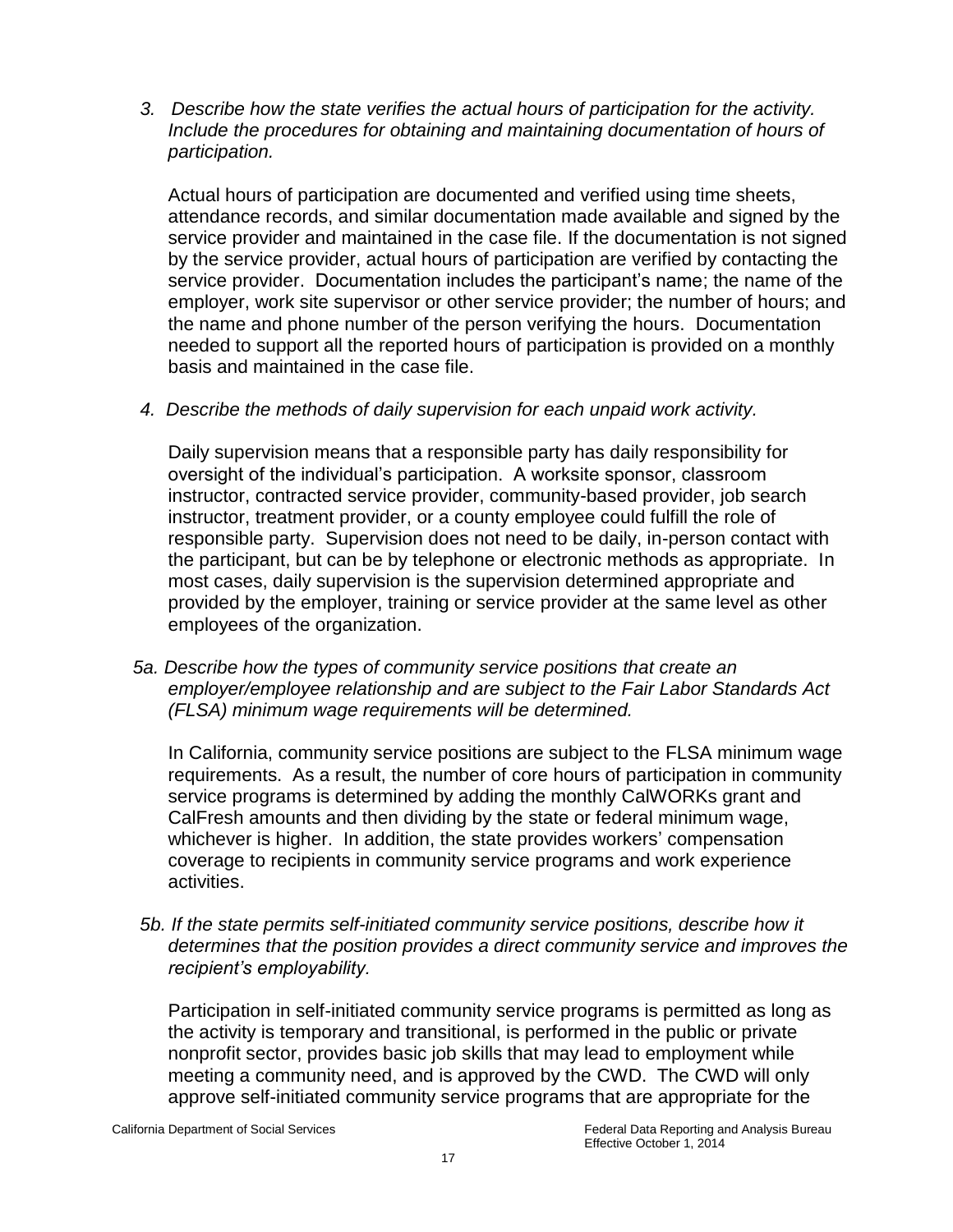participant based on the assessment of the following:

- The participant's work history and an inventory of his or her employment skills, knowledge, and abilities.
- The participant's educational history and present educational competency level.
- An evaluation of the chances for employment given the current skills of the participant and the local labor market conditions.

## **Vocational educational training**

*1. Describe the services or programs the state includes under the activity. (Services and programs must conform to the federal definition of the activity.)* 

For TANF and SSP-MOE federal data reporting purposes, vocational educational training is organized educational programs that are directly related to the preparation of individuals for employment in current or emerging occupations. Vocational education must be provided by vocational-technical schools, postsecondary institutions or proprietary schools. Vocational educational training placements are documented on a list developed by each California County. The list, which is revised annually, includes programs that lead to jobs in the local labor market and is used by the CWD to approve vocational educational training and/or to assign activities as a result of assessment. For programs not on the county's list, the CWD determines if the program is directly related to job preparation.

In some instances, the vocational educational training will be completed as part of distance learning. Participation will count toward vocational educational training hours only when the time spent can be monitored by the service provider and reported to the CWD. Participation in vocational educational training may count as job skills training directly related to employment or education directly related to employment, whichever definition is applicable, provided the core hourly requirement has been met from participation in other core activities, before or after the 12-month vocational education limit is reached.

Actual hours spent in supervised homework time and up to one hour of unsupervised homework time for each hour of class time will be counted. A statement from the educational program indicating the amount of homework required must be included in the case file. Total homework time counted for participation will not exceed the hours required or advised by the educational program.

*2. Describe how the state determines the number of countable hours of participation for the activity. If the state uses different methods for different services or programs within the activity, the state should describe each.* 

Weekly hours of participation are determined by adding the total number of participation hours for the month in the activity and then dividing the total monthly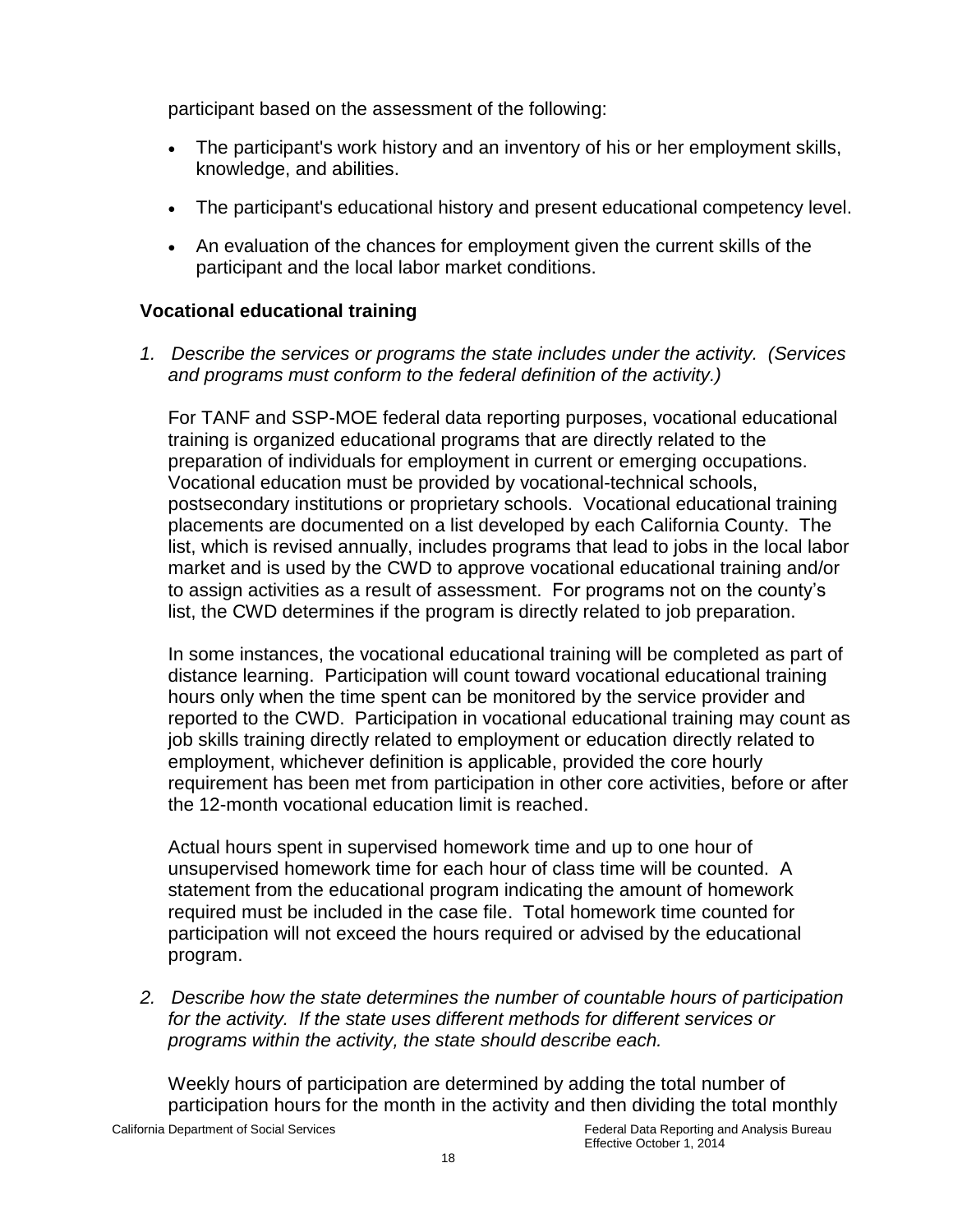hours by 4.33 (the average number of weeks per month). Countable hours of unsupervised homework time will not exceed the limit of one hour for each hour of class time. In addition, total homework time counted will not exceed the hours required or advised by the educational program. If the information necessary to determine countable hours is not in the case file, the CWD will make contact with the recipient and/or service provider, as appropriate.

*3. Describe how the state verifies the actual hours of participation for the activity. Include the procedures for obtaining and maintaining documentation of hours of participation.* 

The actual hours of participation for this activity may be documented and verified using information gathered during the eligibility process, and/or other records in the case file, such as laboratory time and classroom time sheets, attendance records, and similar documentation made available by the service provider and/or participant and maintained in the case file. Documentation is reported to the CWD on a monthly basis. If documentation is not gathered during the eligibility process and information necessary to verify actual hours is not in the case file, the CWD will seek documentation from the service provider. For supervised homework time, documentation must include a time sheet or record of participation hours signed by the individual verifying the activity. Documentation needed to support all the reported hours of participation in homework time is maintained in the case file. Documentation for supervised homework time must include the participant's name; the name of the employer, work site supervisor or other service provider; the number of hours; and the name and phone number of the person verifying the hours. The only documentation required for unsupervised homework time is a statement from the educational program indicating the amount of homework required. Once the CWD has this statement from the institution, it may be kept on file and applied whenever individuals are engaged in that course of study at the institution.

*4. Describe the methods of daily supervision for each unpaid work activity.* 

Daily supervision means that a responsible party has daily responsibility for oversight of the individual's participation. A worksite sponsor, classroom instructor, contracted service provider, community-based provider, job search instructor, treatment provider, or a county employee could fulfill the role of responsible party. Supervision does not need to be daily, in-person contact with the participant, but can be by telephone or electronic methods as appropriate. In most cases, daily supervision is the supervision determined appropriate and provided by the employer, training or service provider at the same level as other employees of the organization.

*5a. Describe how the state ensures participation in vocational educational training does not count beyond the statutory limitations limiting participation to 12 months lifetime per individual.*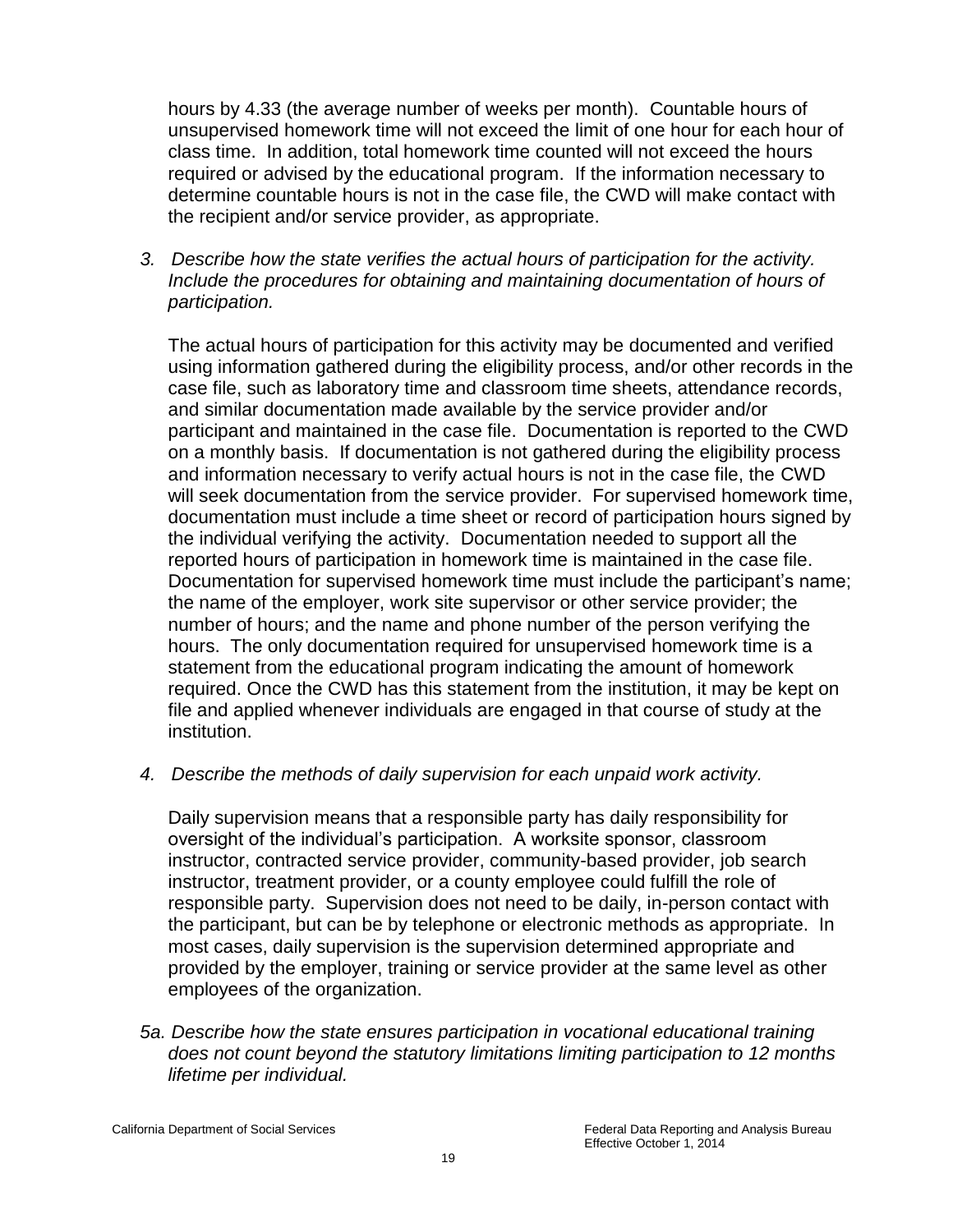For purposes of completing the TANF and SSP-MOE data reports, the state currently ensures the time limit is not exceeded by individual analysis of each case file by data collection staff. The state ensures that no more than 12 months of vocational educational training are counted per lifetime by evaluating the participation of each individual and determining whether the hours in the activity are necessary for the case to meet the federal work requirements.

Vocational education can count as a federal core activity for a lifetime maximum of 12 months, which may stop the WTW 24-month Time Clock for up to a year. After 12-months, recipients may continue their educational programs, utilizing the WTW 24-monthTime Clock for CalWORKs service flexibility. Once 12 months of federally countable vocational education and the 24-month clock are exhausted, education programs may continue as the federal non-core job skills training activity, but must be combined with one or more core activities to meet federal participation requirements. The state will verify that the CWDs have tracking systems in place that monitor participation consistent with federal requirements.

*5b. Explain how the state will ensure that basic and remedial education and English as a Second Language (ESL), if such activities are counted, are of limited duration and a necessary or regular part of the vocational education training.* 

Basic and remedial education and English as a Second Language will be counted as part of vocational educational training activity on a case-by-case basis when the participant's educational history and present educational competency level assessment shows a need for such activities to be included in the vocational education program for the participant to be successful. For example, Vocational English as Second Language (VESL) is an embedded activity that allows nonnative English speakers to learn the language that is specific to and necessary for successful performance in a particular vocation. The service provider and/or the recipient's case manager will determine whether the activities are necessary for successful participation.

# **Job skills training directly related to employment**

*1. Describe the services or programs the state includes under the activity. (Services and programs must conform to the federal definition of the activity.)* 

For federal data reporting purposes, job skills training directly related to employment is training or education for job skills required by an employer to provide an individual with the ability to obtain employment or to advance or adapt to the changing demands of the workplace. The activity may include either customized or general training to prepare an individual for employment, including literacy and language instruction and other remedial education. Job skills training directly related to employment may include four-year bachelor degree programs at any state-certified college or university. Vocational education hours may count under this activity, provided the core hourly requirement is met through other activities, in order to preserve months in which vocational education is countable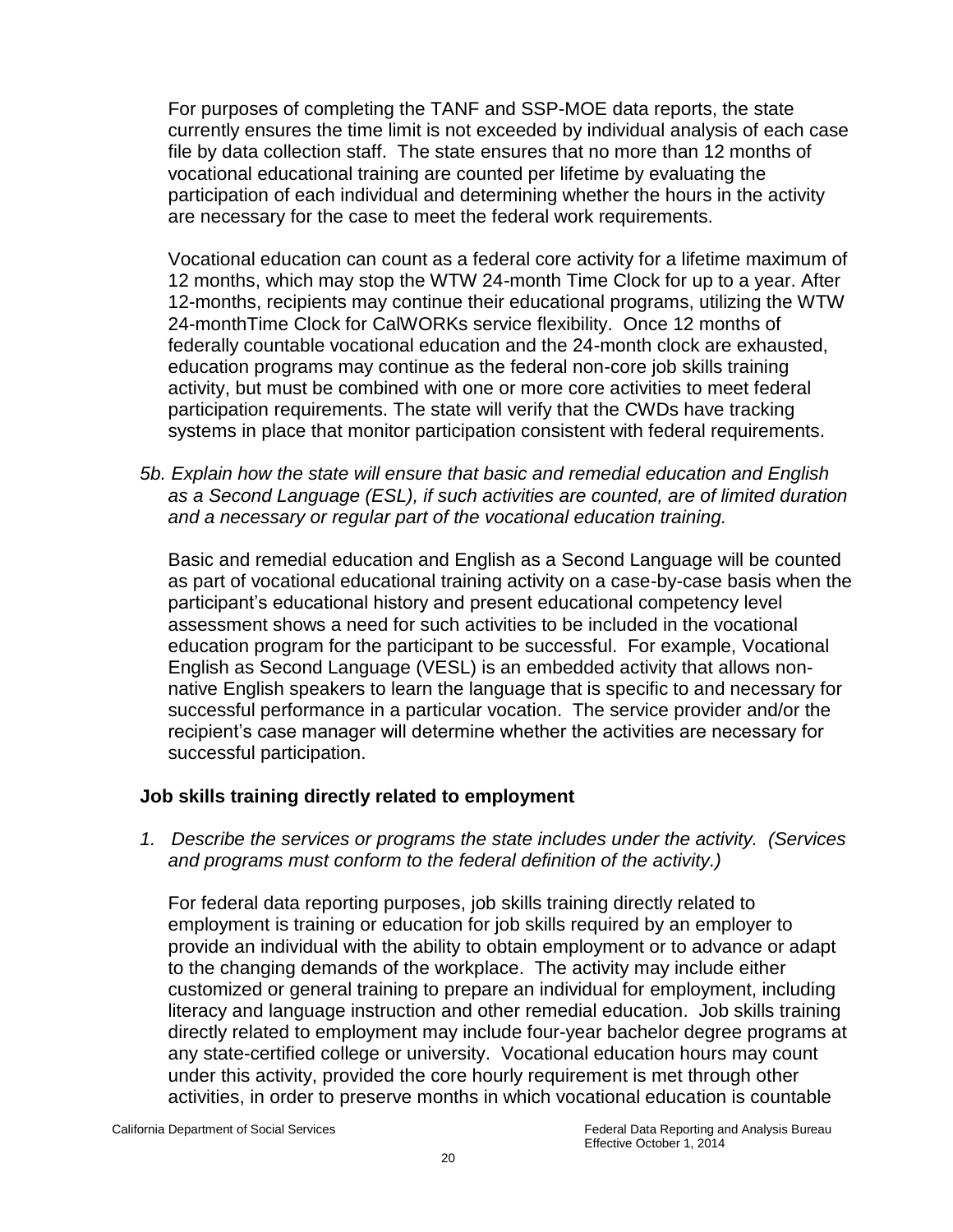as a core activity or to continue education programs beyond the 12-month limit for vocational education.

In some instances, the job skills training will be completed as part of distance learning. Participation will count toward job skills training directly related to employment only when the distance learning program otherwise meets the definition of job skills training directly related to employment and the time spent in the distance learning component can be monitored by the service provider and reported to the CWD and documented in the case file.

Actual hours spent in supervised homework time and up to one hour of unsupervised homework time for each hour of class time will be counted. A statement from the educational program indicating the amount of homework required must be included in the case file. Total homework time counted for participation will not exceed the hours required or advised by the educational program.

*2. Describe how the state determines the number of countable hours of participation for the activity. If the state uses different methods for different services or programs within the activity, the state should describe each.* 

Weekly hours of participation are determined by adding the total number of participation hours for the month in this activity and then dividing the total monthly hours by 4.33 (the average number of weeks per month). Countable hours of unsupervised homework time will not exceed the limit of one hour for each hour of class time. In addition, total homework time counted will not exceed the hours required or advised by the educational program. If the information necessary to determine countable hours is not in the case file, the CWD will make contact with the recipient and/or service provider, as appropriate.

*3. Describe how the state verifies the actual hours of participation for the activity. Include the procedures for obtaining and maintaining documentation of hours of participation.* 

The hours of participation for this activity may be documented and verified using information gathered during the initial application, annual renewal, the SAR 7 process, voluntary reports and/or other records maintained in the case file, such as time and attendance records made available by the service provider or recipient, and/or welfare-to-work records. If the documentation is not gathered during the eligibility process, and information necessary to verify actual hours is not in the case file, the CWD will seek documentation from the service provider. For all homework time, documentation must include a time sheet or record of participation hours signed by the person verifying the activity. Documentation needed to support all the reported hours of participation is maintained in the case file and includes the participant's name; the name of the employer, work site supervisor or other service provider; the number of hours; and the name and phone number of the person verifying the hours. Any job skills training that is completed as part of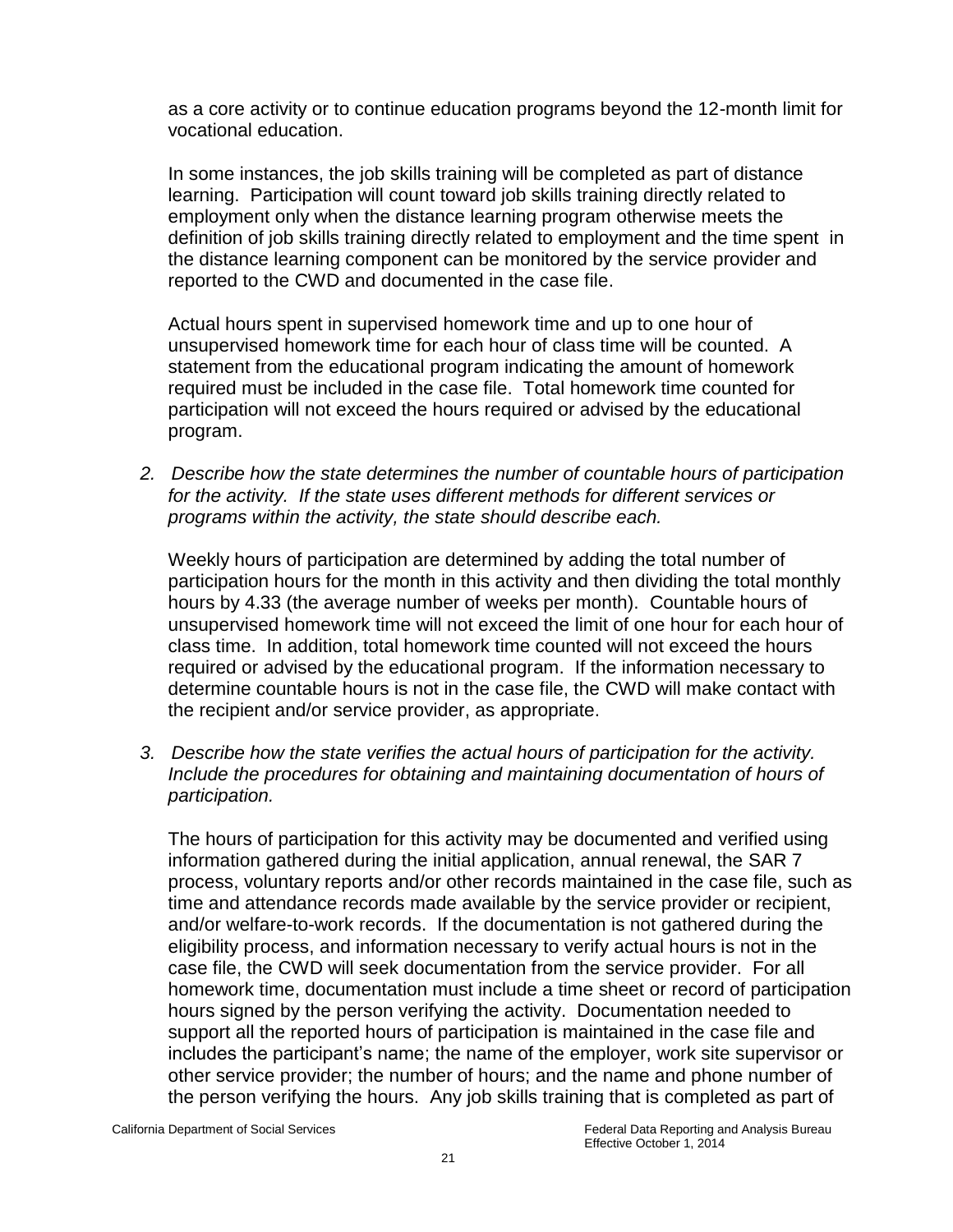distance learning must be monitored and documented and verified by the service provider, reported to the CWD on a monthly basis, and documented in the case file.

# *4. Describe the methods of daily supervision for each unpaid work activity.*

Daily supervision means that a responsible party has daily responsibility for oversight of the individual's participation. A worksite sponsor, classroom instructor, contracted service provider, community-based provider, job search instructor, treatment provider, or a county employee could fulfill the role of responsible party. Supervision does not need to be daily, in-person contact with the participant, but can be by telephone or electronic methods as appropriate. In most cases, daily supervision is the supervision determined appropriate and provided by the employer, training or service provider at the same level as other employees of the organization.

#### **Education directly related to employment, in the case of a recipient who has not received a high school diploma or a certificate of high school equivalency**

*1. Describe the services or programs the state includes under the activity. (Services and programs must conform to the federal definition of the activity.)* 

For federal data reporting purposes, education directly related to employment is education related to a specific occupation, job, or job offer. The activity is primarily for adults and includes adult basic education and ESL and, where required as a prerequisite for employment, education leading to a General Educational Development (GED) credential or high school equivalency diploma. Vocational education hours may count under this activity, provided the core hourly requirement is met through other activities, in order to preserve months in which vocational education is countable as a core activity or to continue education programs beyond the 12-month limit for vocational education.

In some instances, the education directly related to employment will be completed as part of distance learning. Participation will count toward education directly related to employment only when the distance learning program otherwise meets the definition of the activity and the time spent in distance learning can be monitored by the service provider and is reported to the CWD.

Actual hours spent in supervised homework time and up to one hour of unsupervised homework time for each hour of class time will be counted. A statement from the educational program indicating the amount of homework required must be included in the case file. Total homework time counted for participation will not exceed the hours required or advised by the educational program.

*2. Describe how the state determines the number of countable hours of participation for the activity. If the state uses different methods for different services or*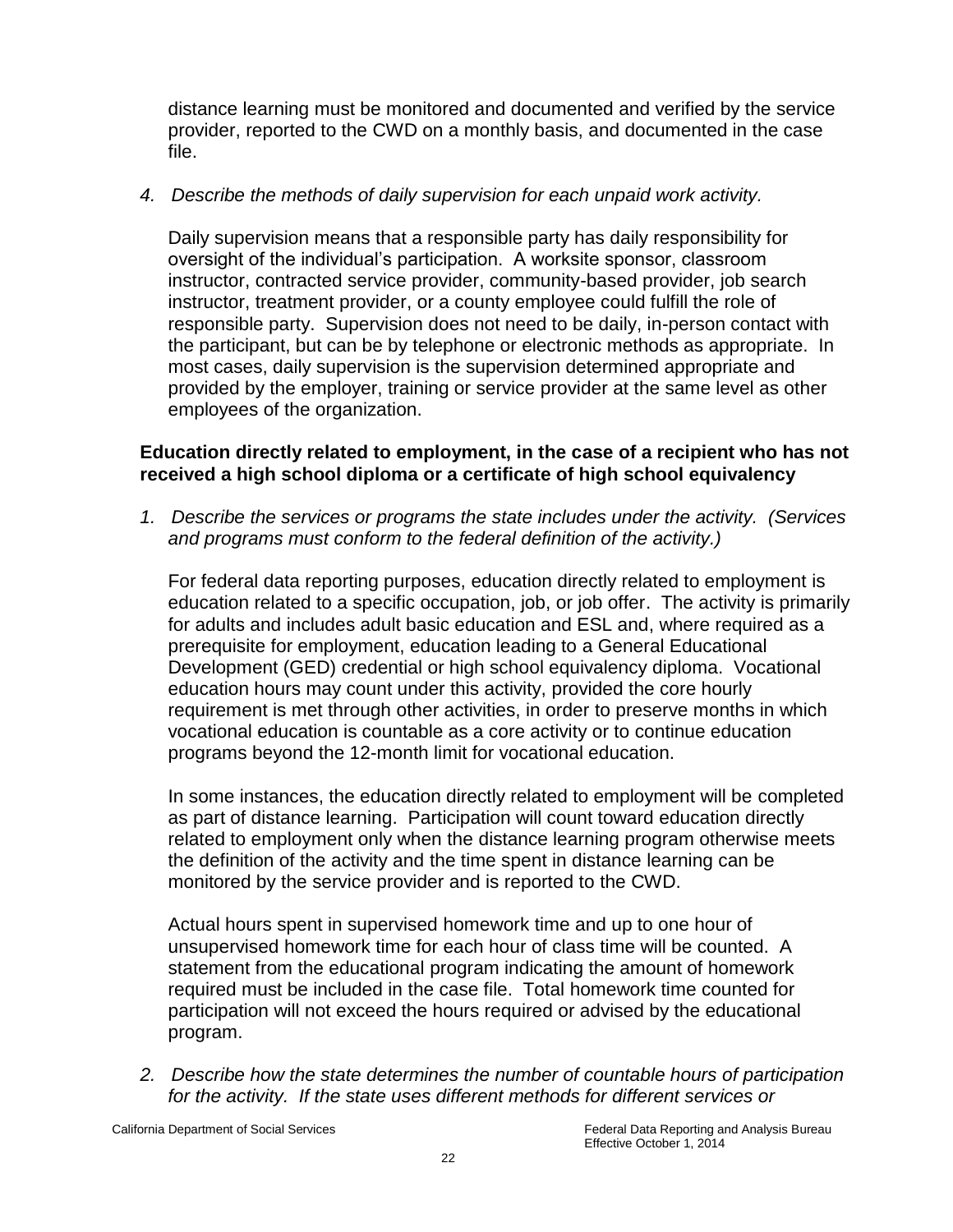#### *programs within the activity, the state should describe each.*

Weekly hours of participation are determined by adding the total number of participation hours for the month in the activity and then dividing the total monthly hours by 4.33 (the average number of weeks per month). Countable hours of unsupervised homework time will not exceed the limit of one hour for each hour of class time. In addition, total homework time counted will not exceed the hours required or advised by the educational program. If the information necessary to determine countable hours is not in the case file, the CWD will make contact with the recipient and/or service provider, as appropriate.

*3. Describe how the state verifies the actual hours of participation for the activity. Include the procedures for obtaining and maintaining documentation of hours of participation.* 

The actual hours of participation for this activity may be documented and verified using information reported through the eligibility process, the SAR 7 process, and/or other records in the case file, such as laboratory time and classroom time sheets, attendance records, and similar documentation signed by the service provider and/or participant and maintained in the case file. If the documentation is not signed by the service provider, actual hours of participation are verified by contacting the service provider. Documentation includes the participant's name; the name of the employer, work site supervisor or other service provider; the number of hours; and the name and phone number of the person verifying the hours. For supervised homework time, documentation must include a time sheet or record of participation hours signed by the individual verifying the activity. Documentation needed to support all the reported hours of participation and verification of participation is reported to the CWD on a monthly basis. The only documentation required for unsupervised homework time is a statement from the educational program indicating the amount of homework required. Once the CWD has this statement from the institution, it may be kept on file and applied whenever individuals are engaged in that course of study at the institution.

#### *4. Describe the methods of daily supervision for each unpaid work activity.*

Daily supervision means that a responsible party has daily responsibility for oversight of the individual's participation. A worksite sponsor, classroom instructor, contracted service provider, community-based provider, job search instructor, treatment provider, or a county employee could fulfill the role of responsible party. Supervision does not need to be daily, in-person contact with the participant, but can be by telephone or electronic methods as appropriate. In most cases, daily supervision is the supervision determined appropriate and provided by the employer, training or service provider at the same level as other employees of the organization.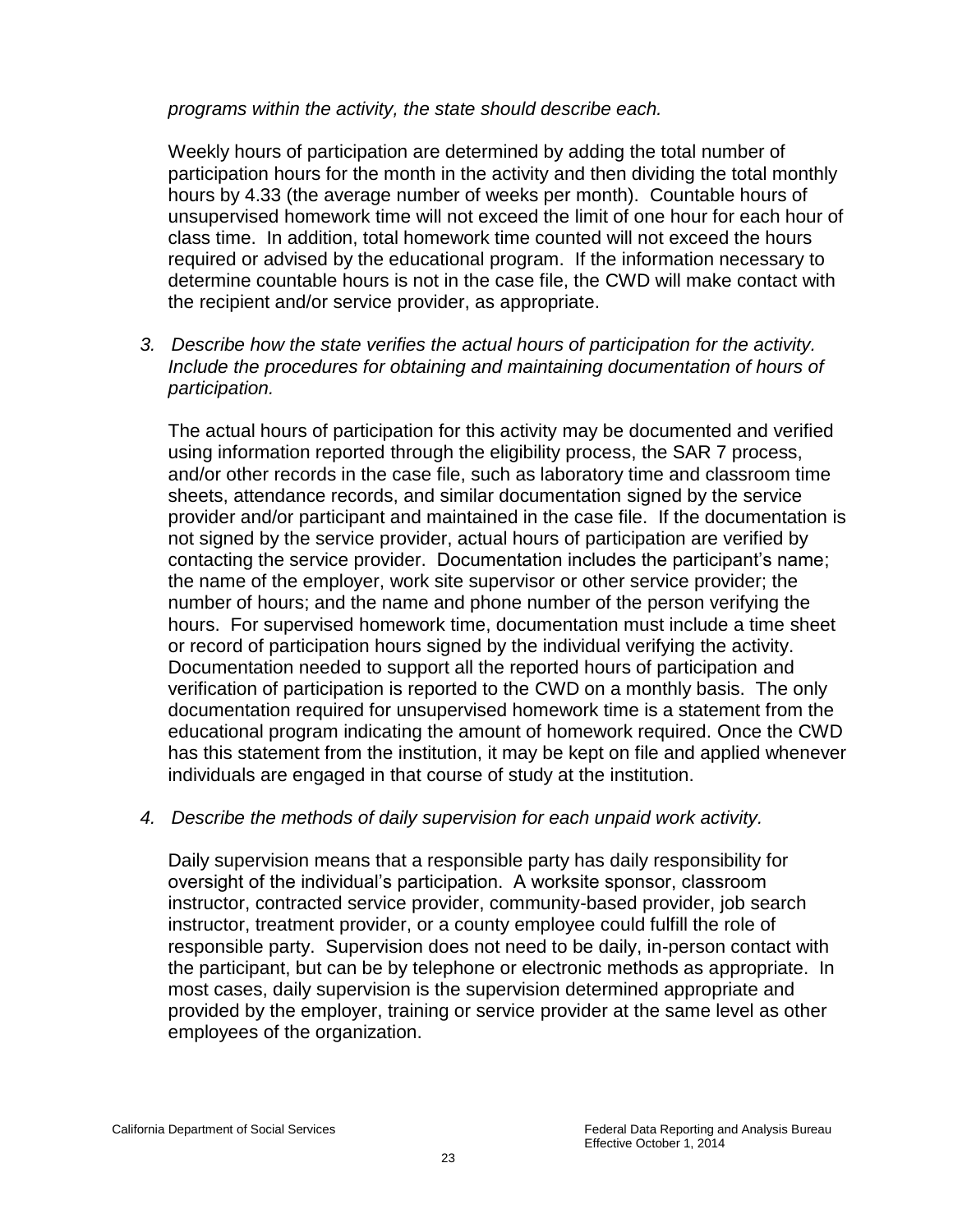*5. Describe the state's criteria for "good or satisfactory progress" and when and how it is documented.* 

The standard for "good or satisfactory progress" is determined by the CWD. In general, attendance, academic performance and completion timeframes may be included in the criteria. Satisfactory progress is monitored monthly by the CWD and the documentation is verified and maintained in the participant's case file, except for teen parent heads of household receiving Cal-Learn services, which is monitored up to four times per school year.

California will, to the extent the state identifies a participant who is not making good or satisfactory progress but is regularly attending, count up to two months of participation for such individuals while the state works with the participant to improve his or her participation and progress.

#### **Satisfactory school attendance at secondary school or in a course of study leading to a certificate of general equivalence in the case of a recipient who has not completed secondary school or received such a certificate**

*1. Describe the services or programs the state includes under the activity. (Services and programs must conform to the federal definition of the activity.)* 

For federal data reporting purposes, satisfactory school attendance is regular attendance, in accordance with the requirements of the secondary school or course of study, at a secondary school or in a course of study leading to a certificate of general equivalence, in the case of a work-eligible individual who has not completed secondary school or received such a certificate. Satisfactory school attendance is primarily an activity for minor parents and will only include other related educational activities, such as adult basic education or language instruction, when they are required for completion of a GED credential. Hours of participation attending high school in a vocational education track may be counted under this activity.

In addition, case management services are provided to minor parents in this activity. Case management involves directing and coordinating a recipient's educational, health, and social services and may include ESL, career training, alternative school, tutoring, dropout prevention, and teen pregnancy or parenting programs. The case management programs are essential to this work category in that they address the special social service needs of minor parents. Meeting these specific needs helps this group of recipients attain GED credential or attend secondary school, which helps minor parents achieve self-sufficiency.

In some instances, participation will be completed as part of distance learning and will count toward satisfactory school attendance only when the distance learning program otherwise meets the definition of the activity and the time spent can be monitored by the service provider and is reported to the CWD on a monthly basis. Actual hours spent in supervised homework time and up to one hour of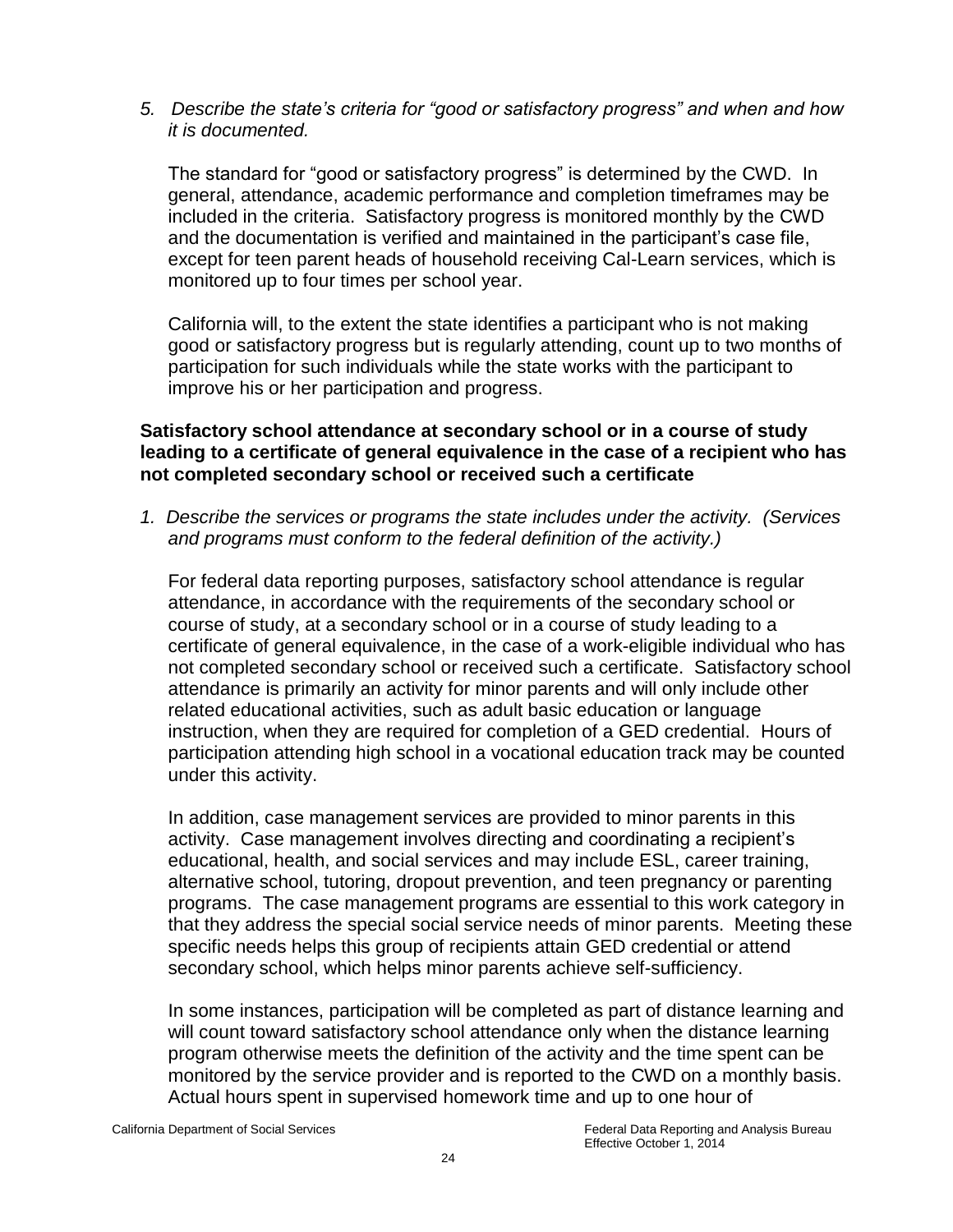unsupervised homework time for each hour of class time will be counted. A statement from the educational program indicating the amount of homework required must be included in the case file. Total homework time counted for participation will not exceed the hours required or advised by the educational program.

*2. Describe how the state determines the number of countable hours of participation for the activity. If the state uses different methods for different services or programs within the activity, the state should describe each.* 

Weekly hours of participation are determined by adding the total number of participation hours for the month in this activity and then dividing the total monthly hours by 4.33 (the average number of weeks per month). Countable hours of unsupervised homework time will not exceed the limit of one hour for each hour of class time. In addition, total homework time counted will not exceed the hours required or advised by the educational program. If the information necessary to determine countable hours is not in the case file, the CWD will make contact with the recipient, employer, and/or service provider, as appropriate.

*3. Describe how the state verifies the actual hours of participation for the activity. Include the procedures for obtaining and maintaining documentation of hours of participation.* 

Participants must provide routinely available documentation of school attendance and satisfactory progress. Actual hours of participation are verified using report cards, attendance records, and similar documentation made available by the service provider and/or participant and maintained in the case file. Documentation needed to support all the reported hours of participation includes the participant's name; the name of the employer, work site supervisor or other service provider; the number of hours; and the name and phone number of the person verifying the hours. For supervised homework time, documentation must include a time sheet or record of participation hours signed by the individual verifying the activity. The only documentation required for unsupervised homework time is a statement from the educational program indicating the amount of homework required. Once the CWD has this statement from the institution, it may be kept on file and applied whenever individuals are engaged in that course of study at the institution. Case managers who have reason to believe that a participant is not attending school can require that specific verification be provided more often, as necessary.

*4. Describe the methods of daily supervision for each unpaid work activity.* 

Daily supervision means that a responsible party has daily responsibility for oversight of the individual's participation. A worksite sponsor, classroom instructor, contracted service provider, community-based provider, job search instructor, treatment provider, or a county employee could fulfill the role of responsible party. Supervision does not need to be daily, in-person contact with the participant, but can be by telephone or electronic methods as appropriate. In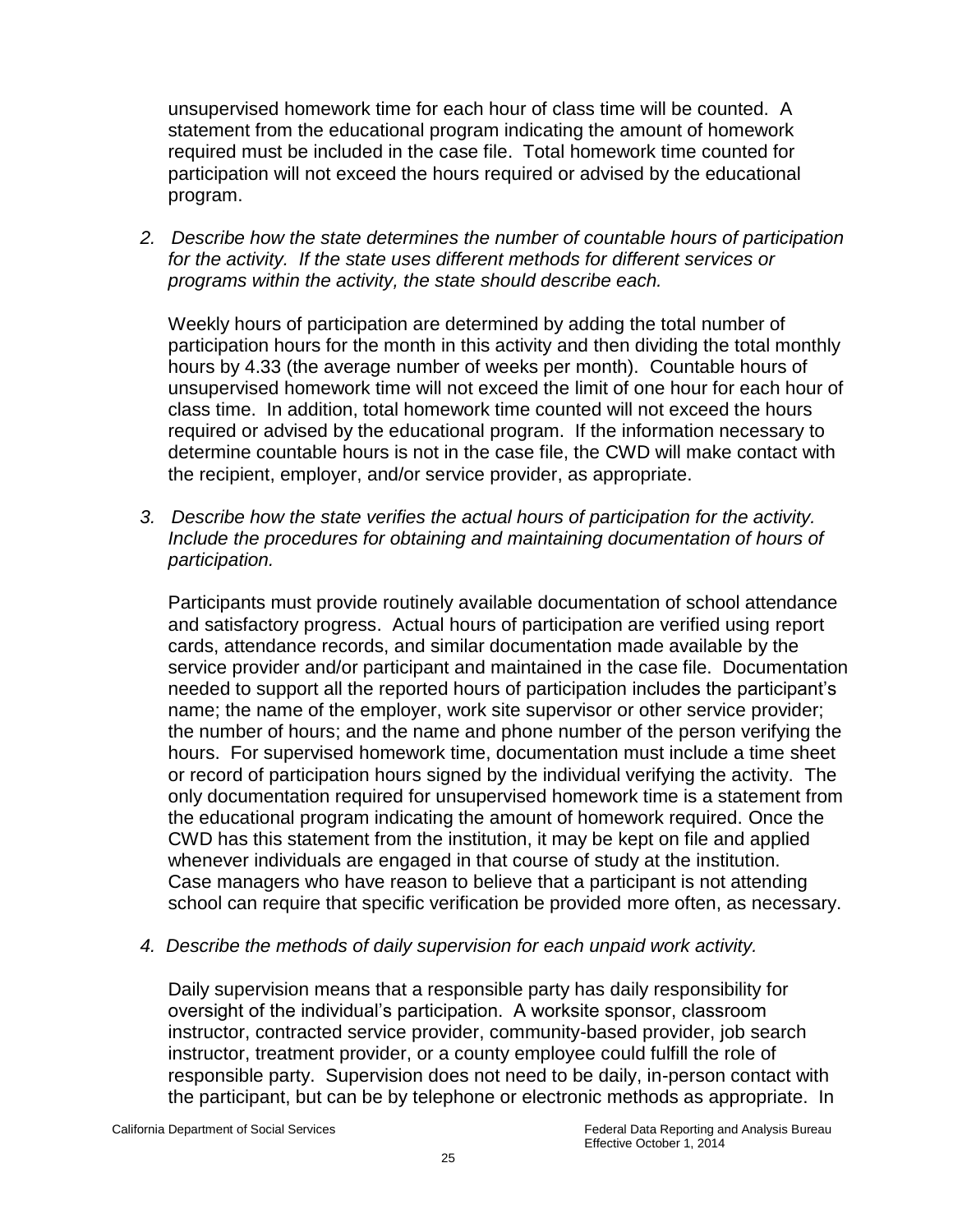most cases, daily supervision is the supervision determined appropriate and provided by the employer, training or service provider at the same level as other employees of the organization.

*5. Describe the state's criteria for "good or satisfactory progress" and when and how it is documented.* 

"Good or satisfactory progress" is determined by the CWD. In general, attendance, academic performance and completion timeframes may be included in the criteria. Satisfactory progress is monitored monthly by the CWD and the documentation is maintained in the participant's case file except for teen parent heads of household receiving Cal-Learn services, which is monitored up to four times per school year.

California will, to the extent the state identifies a participant who is not making good or satisfactory progress but is regularly attending, count up to two months of participation for such individuals while the state works with the participant to improve his or her participation and progress.

# **Providing child care services to an individual who is participating in a community service program**

*1. Describe the services or programs the state includes under the activity. (Services and programs must conform to the federal definition of the activity.)* 

For federal data reporting purposes, providing child care services is providing child care to enable another TANF recipient to participate in a community service program. The activity does not allow for one parent in a two-parent case to care for their own children in the home.

*2. Describe how the state determines the number of countable hours of participation for the activity. If the state uses different methods for different services or programs within the activity, the state should describe each.* 

The number of hours of participation is determined by adding the total number of participation hours for the month in this activity and then dividing the total monthly hours by 4.33 (the average number of weeks per month). If the information necessary to determine countable hours is not in the case file, the CWD will make contact with the recipient, employer, and/or service provider, as appropriate.

*3. Describe how the state verifies the actual hours of participation for the activity. Include the procedures for obtaining and maintaining documentation of hours of participation.* 

Actual hours of participation are verified using time sheets, attendance records, and similar documentation made available by the service provider and/or participant and maintained in the case file. Documentation needed to support all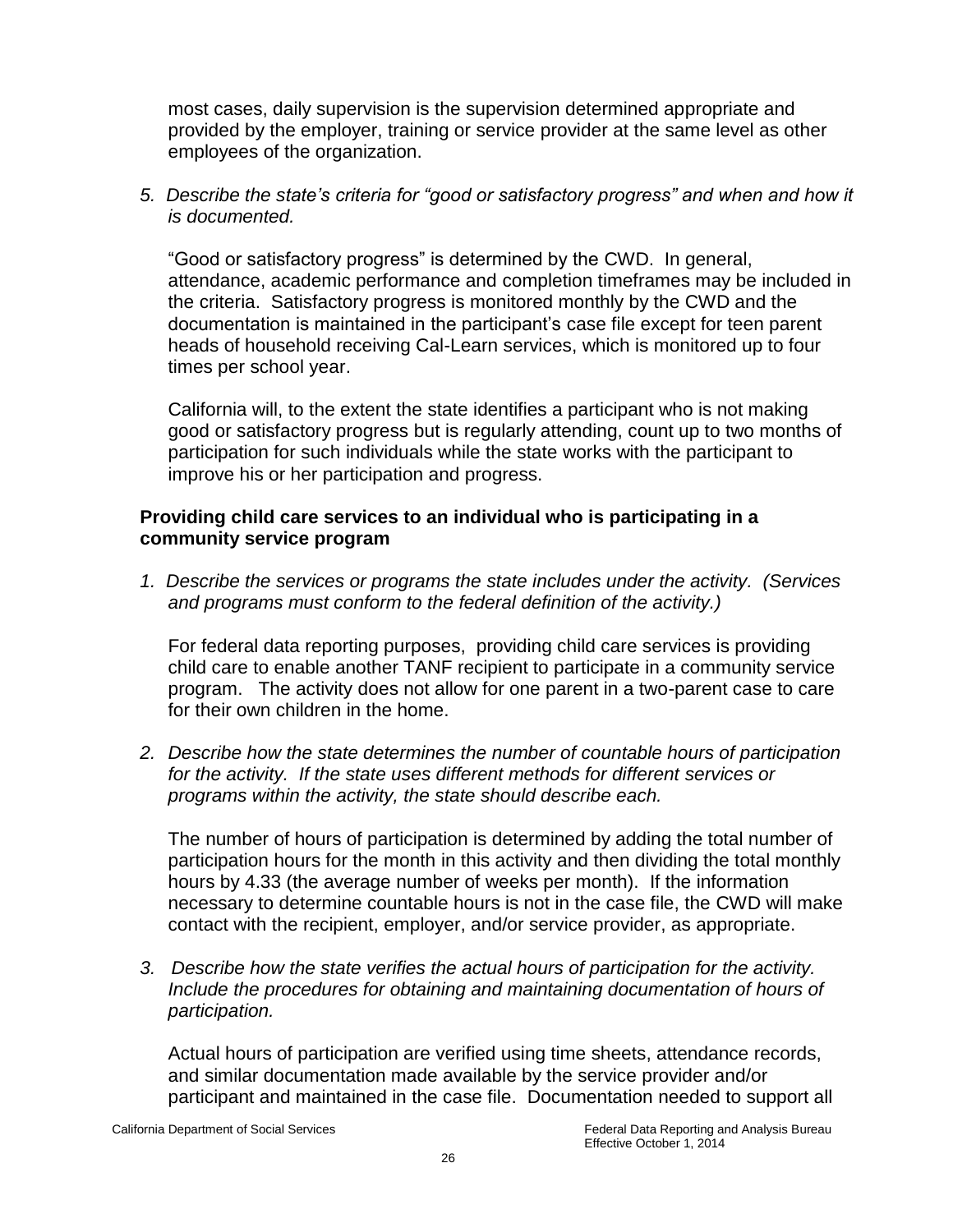the reported hours of participation includes the participant's name; the name of the employer, work site supervisor or other service provider; the number of hours; and the name and phone number of the person verifying the hours.

#### *4. Describe the methods of daily supervision for each unpaid work activity.*

Daily supervision means that a responsible party has daily responsibility for oversight of the individual's participation. A worksite sponsor, classroom instructor, contracted service provider, community-based provider, job search instructor, treatment provider, or a county employee could fulfill the role of responsible party. Supervision does not need to be daily, in-person contact with the participant, but can be by telephone or electronic methods as appropriate. In most cases, daily supervision is the supervision determined appropriate and provided by the employer, training or service provider at the same level as other employees of the organization.

# **III. HOURS ENGAGED IN WORK**

#### Excused Absences

*1. Describe the state's excused absence policies for unpaid work activities. This includes its policies for holidays as well as the ten additional excused absences that the state may count in a 12-month period. If the policies vary by work activity, the state should describe how they vary and for which activities.* 

Each recipient engaged in unpaid work activities is allowed excused absences. Beginning October 1, 2008, these absences include ten state holidays as well as 80 hours of additional excused absences during the preceding 12-month period. The following state holidays are allowed as excused absences: New Year's Day, Martin Luther King, Jr. Day, President's Day (Washington's Birthday), Memorial Day, Independence Day, Labor Day, Veterans Day, Thanksgiving, Day after Thanksgiving, and Christmas Day.

In addition, 80 hours of excused absences, not more than 16 hours per month, are allowed for semester breaks, planned work shutdowns, school appointments, medical appointments for self or dependents, caseworker appointments, child care breakdown, own illness or child illness, family problems including domestic abuse issues, housing issues, transportation breakdown, and other similar problems. In order to count an excused absence as actual countable hours of participation, the individual must have been scheduled to participate in a countable work activity for the period of the absence that is reported as participation. Documentation and verification of all excused absences must be maintained in the case file.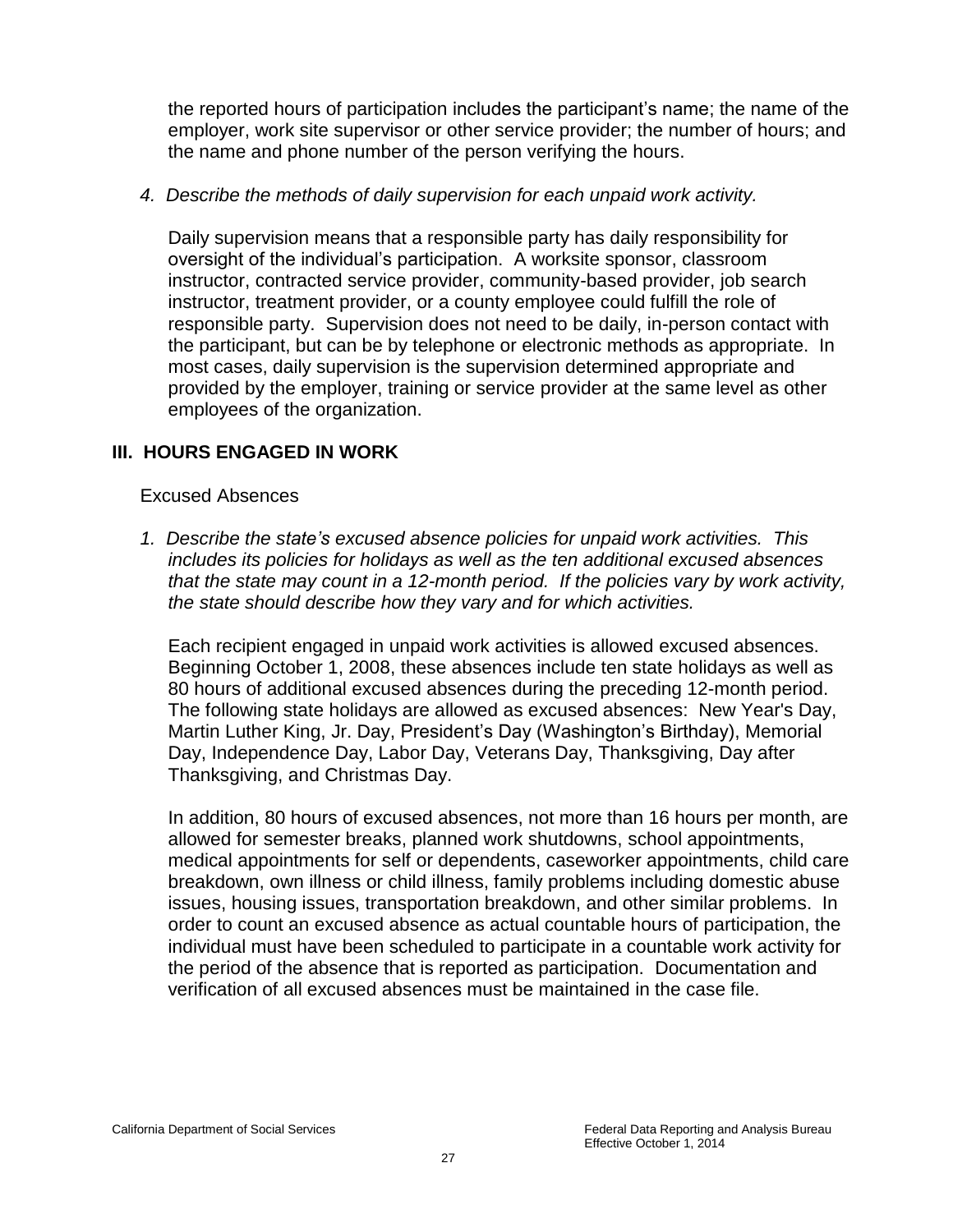# **FLSA Deeming**

*1. If the state wishes to use the "deeming" provision permitted at §§ 261.31 and 261.32 for work experience or community service programs, describe how the state determines the work hours requirement, including how the monthly TANF grant and SNAP allotment are combined and divided by the appropriate minimum wage to meet the "core" participation requirement. Include a statement certifying that the state has adopted a SNAP workfare program and a limited or "mini" Simplified SNAP Program.* 

The state plans to use the "deeming" provision permitted under Sections 261.31 and 261.32 for determining the maximum monthly hours that a participant may participate in the following state CalWORKs WTW activities: unpaid work experience and unpaid community service. The state received letters dated May 5, 2000, and August 3, 2000, from the United States Department of Agriculture Food and Nutrition Service approving the state's request for authority to implement a Simplified Food Stamp Program (SFSP). Also, the state certifies that California has adopted a "mini" SFSP in order to count the value of SNAP benefits. The state determines the maximum monthly hours of participation by combining the CalWORKs AU's grant plus the AU's portion of the SNAP allotment and dividing it by the state or federal minimum wage, whichever is higher. No more than the number of hours derived from the TANF grant and SNAP allotment calculation will be allowed as participation in these activities. If the actual number of hours of participation in work experience or community service is not sufficient to meet the core hourly requirement but meets the calculated hours, the state will deem 20 core hours. When FLSA "deeming" is used, required hours will be tracked and recorded using the verification and documentation procedures for the work experience and community service activities.

*2. If state policies or procedures differ for work experience and community service programs on FLSA deeming, the state should make those differences clear.* 

There is no difference in FLSA deeming for work experience and community service programs.

# **IV. WORK-ELIGIBLE INDIVIDUAL**

*1. Describe the state's procedures for identifying all work-eligible individuals, as defined at § 261.2.* 

A work-eligible individual is defined as an adult (or minor child head-of-household) receiving assistance under TANF or a separate state program or a non-recipient parent living with a child receiving such assistance (usually a child-only case) unless the parent is:

A minor parent and not the head-of-household.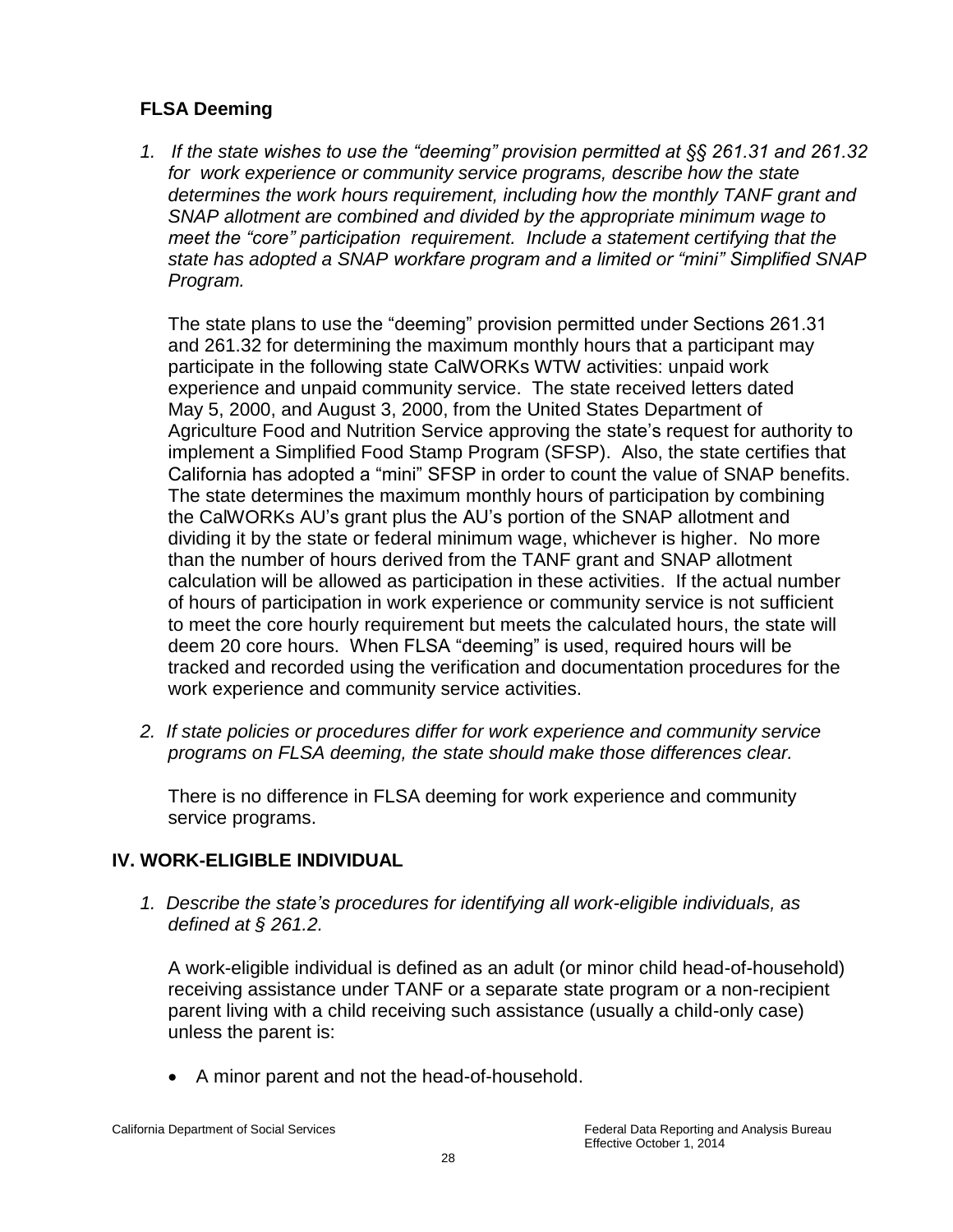- Or, a non-citizen who is ineligible to receive assistance due to his or her immigration status.
- Or, on a case-by-case basis, a recipient of Supplemental Security Income (SSI) benefits.

Effective October 1, 2008, adult applicants of SSI may be retroactively determined to be not work-eligible once they are approved for SSI benefits. Previously reported work participation data may be revised to remove these individuals from work-eligible status. The data revision may include adjustments made retroactively to the beginning of the federal fiscal year that includes the review month. In addition, the revision must occur by the end of the reporting period for the fiscal year, i.e., December 31.

• On a case-by-case basis, a recipient of Supplemental Security Disability Insurance (SSDI) benefits.

Effective October 1, 2008, adult applicants of SSDI may be retroactively determined to be not work-eligible once they are approved for SSDI benefits. Previously reported work participation data may be revised to remove these individuals from work-eligible status. The data revision may include adjustments made retroactively to the beginning of the federal fiscal year that includes the review month. In addition, the revision must occur by the end of the reporting period for the fiscal year, i.e., December 31.

The term also excludes:

- A parent providing care for a disabled family member living in the home, provided that there is medical documentation to support the need for the parent to remain in the home to care for the disabled family member.
- An individual in a family receiving MOE-funded assistance under an approved Tribal TANF program.

Further clarification on work-eligible individuals has been provided in additional instructions to CWDs as follows:

 **Disabled** means either the individual is receiving benefits from State Disability Insurance, Worker's Compensation Temporary Disability Insurance, In-Home Supportive Services, or the Supplemental Security Income /State Supplementary Program (SSI/SSP), or the individual has provided verification from a doctor of his or her disability. For adult family members, disabled also means the individual is temporarily disabled and the disability is expected to last at least 30 days and significantly impairs the individual's ability to be regularly employed or participate in activities. For family members who are children, the disability significantly impairs his or her ability to participate in school activities. In addition to providing verification from a doctor of his or her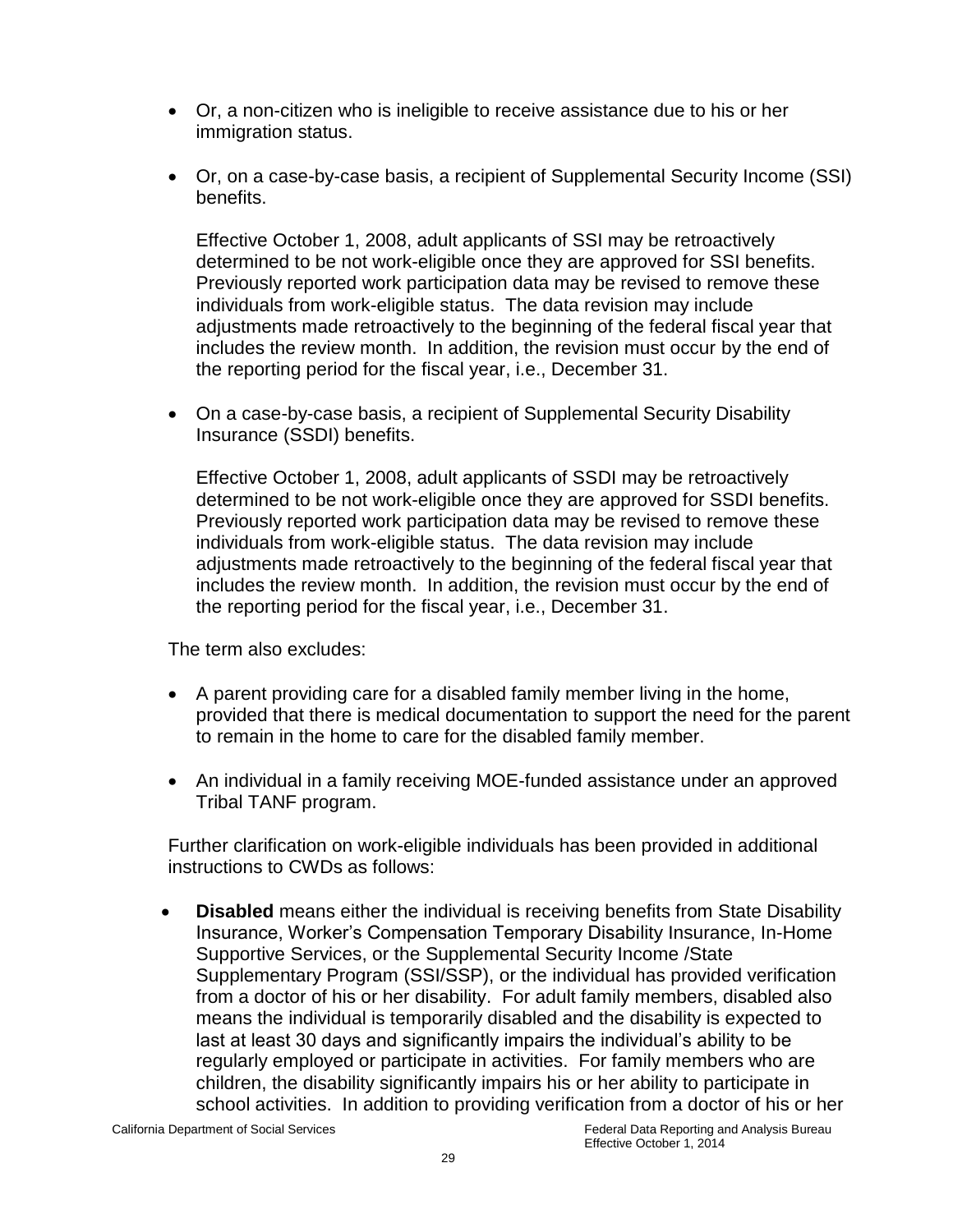disability, the individual will be required to actively seek treatment, if appropriate, as verified by a doctor.

- **Family member** means the individual is a relative living in the household. A relative may be any relation by blood, marriage or adoption who is within the fifth degree of kinship to the dependent child, as defined in CDSS Manual of Policies and Procedures Section 82-808.
- *2. Describe verification procedures for ensuring the accuracy in reporting of work-eligible individuals on the TANF Data Report and the SSP-MOE Data Report, including:*
	- The correct reporting of the Work Participation Status of all adult (or minor child *head of-household) family members.*
	- *The proper identification of TANF Families for inclusion in only the overall work participation rate or the overall and two-parent work participation rates, or exclusion from both the overall and two-parent work participation rates.*

The samples that are used for federal data reporting purposes are pulled based on the TANF and SSP-MOE Sampling Plans using the identified populations (i.e., All Families and Two-Parents) by aid type. Safety net and non-recipient parents living with a child receiving assistance are also included in the samples.

After the sample is drawn, accuracy is verified at both the county and state levels. The work participation status is verified at the time the county gathers documentation to review the case. When the case is returned to the state, state reviewers perform an additional check of work participation status.

TANF and SSP-MOE families are identified for exclusion from the work participation rates or inclusion in the overall work participation rate by county staff while reviewing the sample cases. At the state level, reviewers perform additional reviews of cases included in the sample.

The current data architecture involves splitting and distributing case data to designated Case Review Agencies and merging collected data back into a single database. At any given time, cases within the case database are distributed across multiple computer systems and locations across the state. The current technical architecture includes case review agency workstations for case reviews, repository where dialup modems are used to transmit cases, state local area network, and state case database. The state samples TANF and SSP-MOE cases, and then produces skeleton files that include data that is sorted and transmitted to the case review agencies. The agencies complete the case reviews, which are collected by the state via the repository. The state electronically transmits the completed cases to ACF.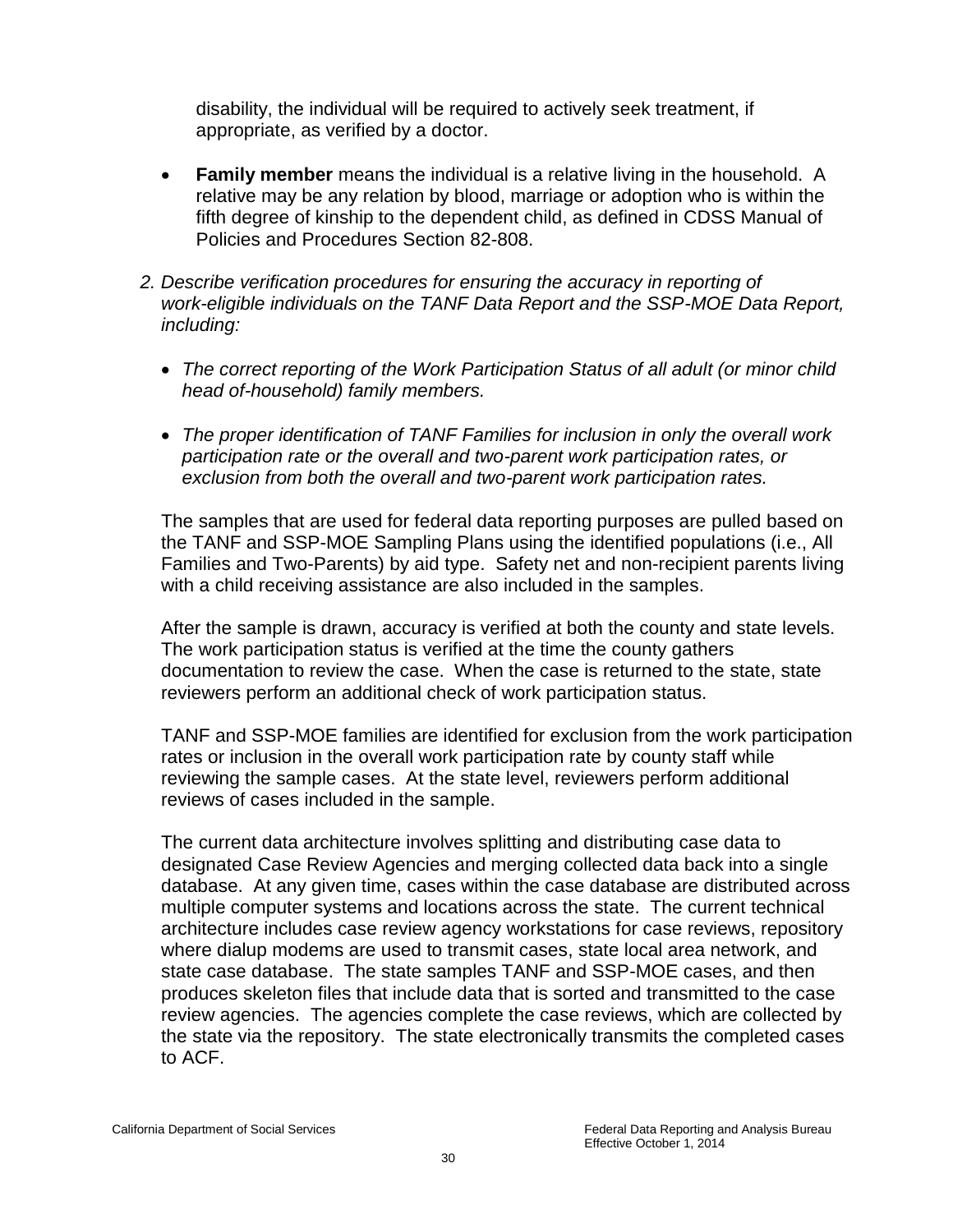*3. Describe the procedures that show how the state ensures that, for each work-eligible individual, it accurately inputs data into the automated data processing system, properly tracks the hours, and accurately reports countable hours to HHS that do not include participation in an activity that does not meet a Federal definition.* 

Based on federal regulations and data reporting instructions, state-specific guidance is developed for county and state staff to use in reporting data, including the instruction to verify all reported data and retain in the case file (manual or electronic) all documentation used for verification as well as instruction about the additional work-eligible individuals.

The state makes sample cases available to county and state staff for review. These sample cases are reviewed by gathering documentation and the accompanying verification of case information, including work participation status and hours of participation. The counties report verified hours of participation and return the cases to the state. The state reviews the sample cases for edits and data consistencies and then transmits the participation data to the federal government. Hours are not counted unless they are documented and verified.

# **V. INTERNAL CONTROLS**

California submits sampled information to meet the mandated reporting requirements. Each sampled case is individually assessed by either state or county staff. Case characteristics and participation information is collected and reported utilizing the RADEP application. The RADEP application replaced Q5i for reviews of cases beginning with the October 2007 sample month. RADEP is a web-based system for quality control and data collection for California's welfare programs. It is used by the state staff and the 19 largest counties in the state to capture SNAP Quality Control, TANF, SSP-MOE data and to transmit data to federal agencies and develop reports. The application has been enhanced to include business rules and edits to assist in accurate and consistent data collection.

*1. Describe the processes, procedures and/or internal controls.* 

State staff validates a portion of the federal cases by:

- Performing county-level reviews and analyses of data collection processes, including the county's automated system to determine if data collection complies with the state's approved Work Verification Plan.
- Conducting case validation reviews of work participation findings for individual cases. Sampled cases will be reviewed to determine whether the data was collected in accordance with the approved plan and meets federal and state wage or activity participation reporting requirements.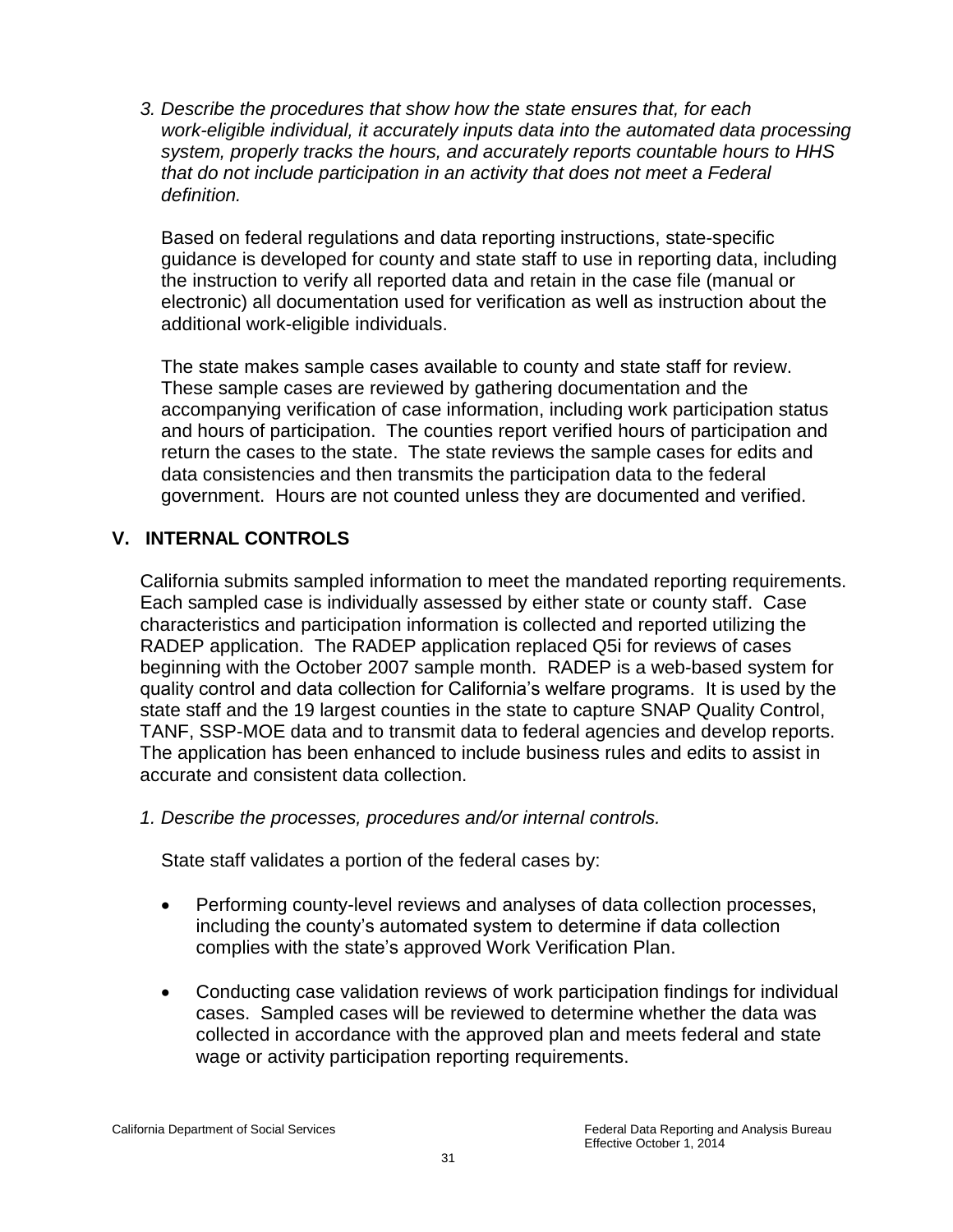- Providing technical assistance to counties to assure the accuracy of work participation.
- *2. Describe the internal controls to ensure established work verification procedures are properly being employed.*

At the state level, virtually all the work verification procedures identified in this plan are current, well-established procedures used for federal data reporting and/or eligibility determinations. These procedures have been shared, in writing, with the state and county staff that collect data for federal data reporting purposes. In a continuing effort to improve the state's data reporting accuracy, ongoing training and procedural updates are provided to staff. Electronic text help is available in RADEP. A case cannot be completed at the county level without clearing edits generated by the system during the review. In addition, a help desk is staffed for general assistance in the use of the web-based tool.

A secondary review of data elements is completed at the state level using edits generated by the RADEP database. State staff provides technical assistance to counties to assure the accuracy of work participation data reported to ACF. Each county has a state consultant who provides specific assistance to the staff who report TANF and SSP-MOE data.

At the county level, the SAWS consortia have a structure that is used when new regulations or policies are developed by the state. A Change Review Board, where priorities for automation changes are set based on impact to the client caseload, degree of complexity, and implementation date for the program policy changes, is used. The Change Review Board decides whether the regulatory change can be fully automated, partially automated or not automated using manual workarounds. Each consortium notifies its member counties of the implementation process.

*3. Describe the internal controls to control for data errors, including transcription and coding errors, data omissions, computational errors, and compilation errors.*

State staff currently review the data submitted by the counties for inconsistencies and/or errors, including transcription and coding errors, data omissions, computational errors, and compilation errors. On-going training sessions are conducted for state and county staff on the use of the data survey tool, federal work participation elements, and error avoidance.

*4. Describe the checks used to isolate electronic systems and programming errors and the steps to ensure that all work participation report items are internally consistent.* 

The state, while working to improve the federal data collection process, has developed business and skips rules within the new data collection software program to address electronic systems and programming errors with the data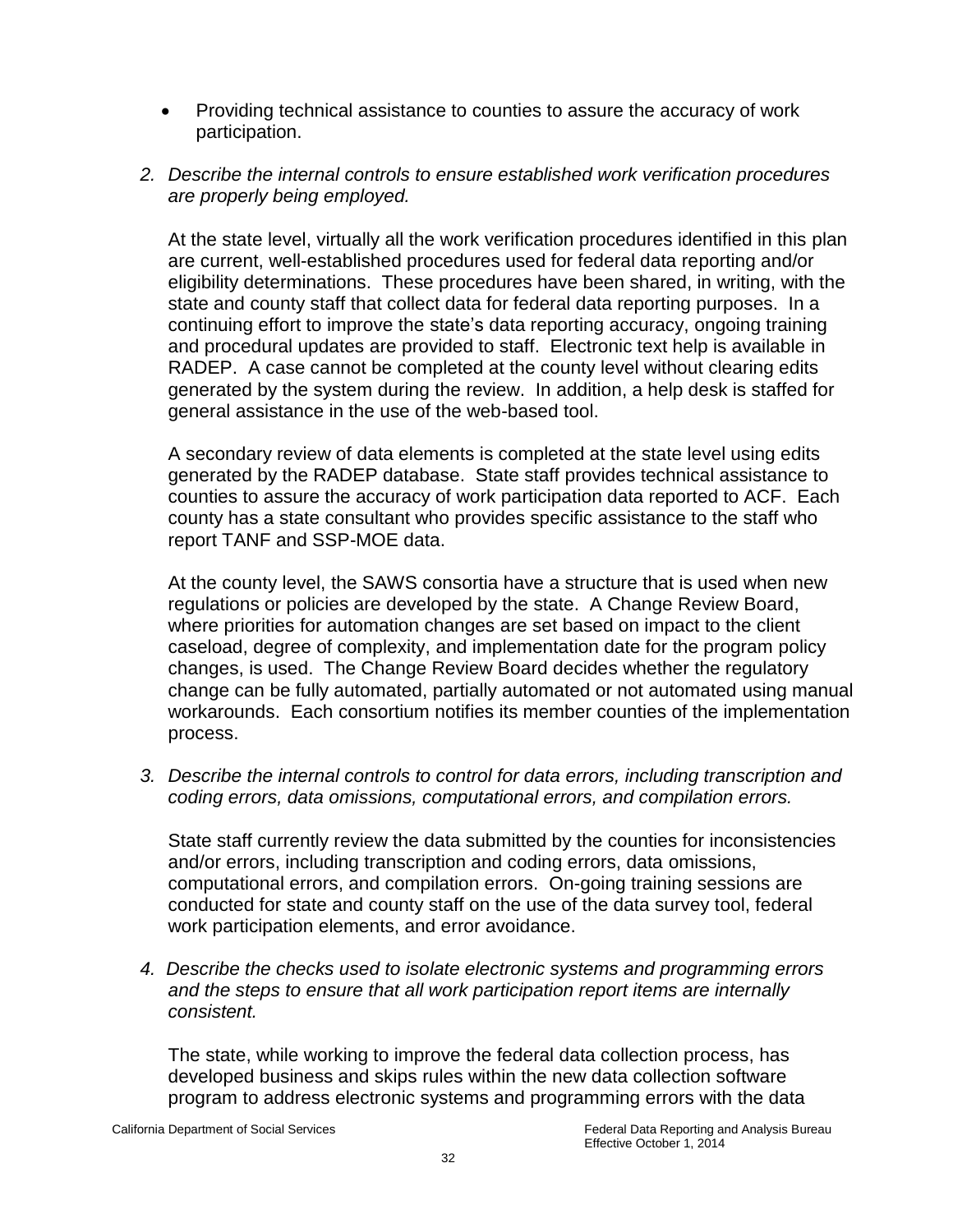collection application. State staff monitors monthly samples to ensure that software is correctly pulling the primary and secondary samples. Some data elements, especially those not applicable in California or to the SSP-MOE program (e.g., Non-custodial Parent Indicator), are automatically populated with an appropriate response. Where appropriate, state and county staff reviewing SSP-MOE cases have the option to overwrite populated elements.

Procedures have been shared, in writing, with the staff that program the electronic systems used for federal data reporting purposes. Electronic text help is available in RADEP. A case cannot be completed at the county level without clearing edits generated by the system during the review. In addition, state staff provides general assistance with the web-based tool.

A secondary review of select data elements is completed at the state level using edits generated by the RADEP database. State staff also provides technical assistance to counties to ensure that data reported to ACF is internally consistent.

At the county level, the SAWS consortia have several methods to isolate system or programming errors and ensure that data is consistent. First, there is a county help desk process. At the local level, when users identify an error, they submit trouble tickets and the help desk analyst determines if it is a user error or system software error. If it is a software error, it is escalated from the county to the Project Help Desk. It is researched and if the issue is determined to be the result of a system defect, there is an analysis of the magnitude and a system fix is developed, tested, and scheduled for release. In addition, an alert system has been built into the application. There are daily, weekly, and monthly alerts of anomalies or potential user errors. These alerts are accessed by the worker, supervisor, and manager. There is also an escalation process that is built into the consortia systems when action is not taken.

Reporting forums exist, such as the Management Reporting Subcommittee, where reports are reviewed and validated among the consortium counties. The subcommittee and related work groups meet on a regular basis. Findings and notes are posted on a website for county use.

5. *Describe any sampling and estimation techniques employed in data validation. Document the soundness of all statistical procedures utilized in the verification process. Fully describe all reasonable estimation techniques. For estimates based on sampling or other statistical techniques, include the step-by-step computations of precision, affirming that the produced estimates are within statistically acceptable levels of reliability and validity.*

We have not implemented any sampling or estimation techniques employed in data validation.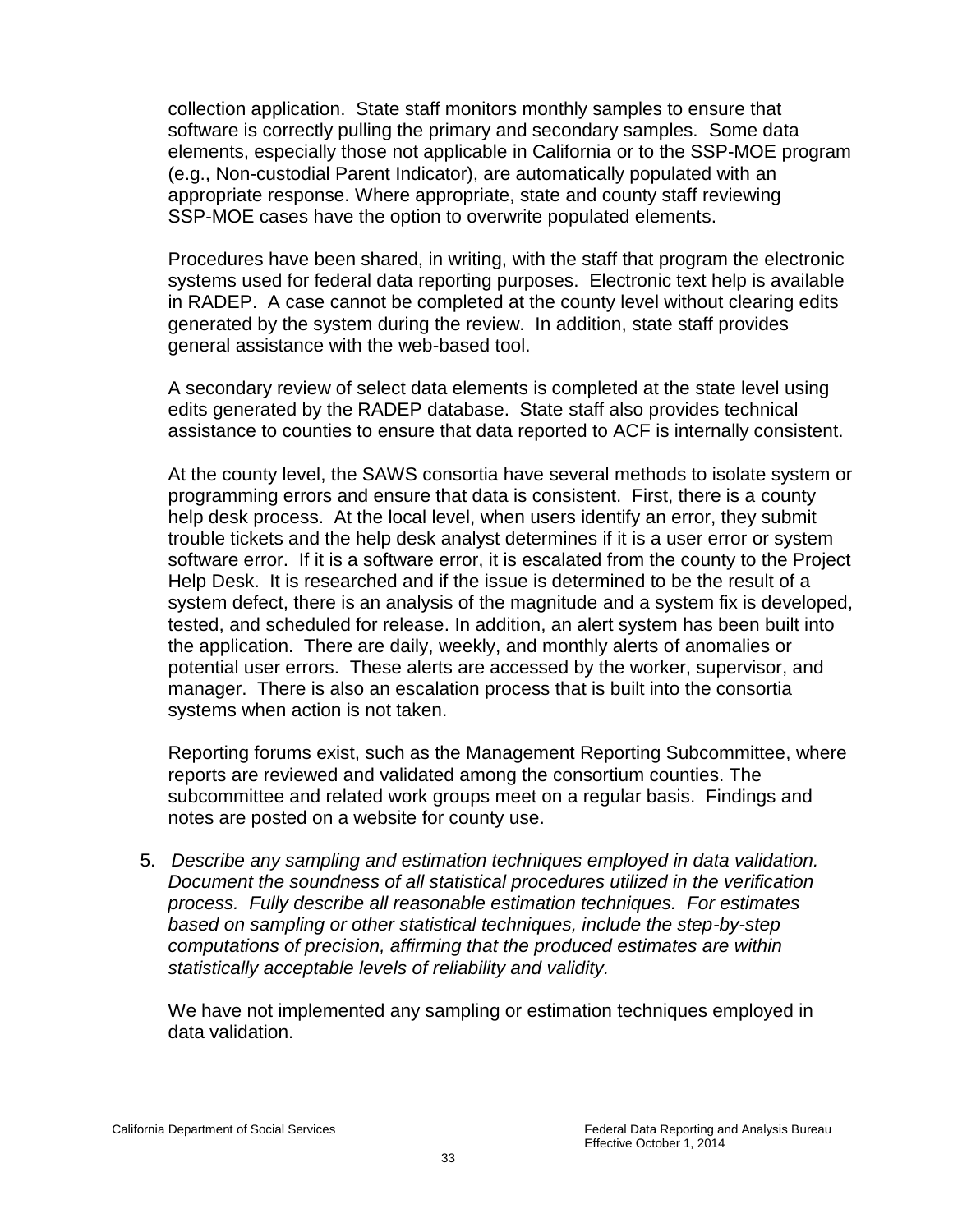# **VI. VERIFICATION OF OTHER DATA USED IN CALCULATING THE WORK PARTICIPATION RATE**

In addition to the work activities, the following data elements are used in calculating the TANF and SSP-MOE work participation rates:

- Reporting Month
- **Stratum**
- Case Number
- **Disposition**
- Type of Family for Work Participation
- Amount of SNAP Assistance
- Receives Subsidized Child Care
- Amount of TANF (& SSP-MOE) Assistance
- Family Affiliation Code
- Non-custodial Parent Indicator
- Date of Birth (Adult)
- Relationship to Head-of-Household
- Parent with Minor Child
- Work-Eligible Individual Indicator
- Date of Birth (Child)

Information for five of the data elements, Reporting Month, Stratum, Case Number, Date of Birth (Adult) and Date of Birth (Child), is automatically loaded from information provided by MEDS. The remaining data is manually entered by state and county reviewers.

*1. For each of the data elements, describe the state's data validation procedures to ensure "complete and accurate" data reporting.*

For each of the data elements listed above, electronic and manual reviews of case files are completed by state and county staff. At the county level, a case cannot be completed until system-generated edits are addressed and cleared. At the state level, additional edits are generated as part of the system database. In addition, state staff must clear federal edits that are received subsequent to transmission of data to ACF.

State staff validates a portion of the federal cases by:

- Performing county-level reviews and analyses of data collection processes, including the county's automated system to determine if data collection complies with the state's approved Work Verification Plan.
- Conducting case validation reviews of work participation findings for individual cases. Sampled cases will be reviewed to determine whether the data was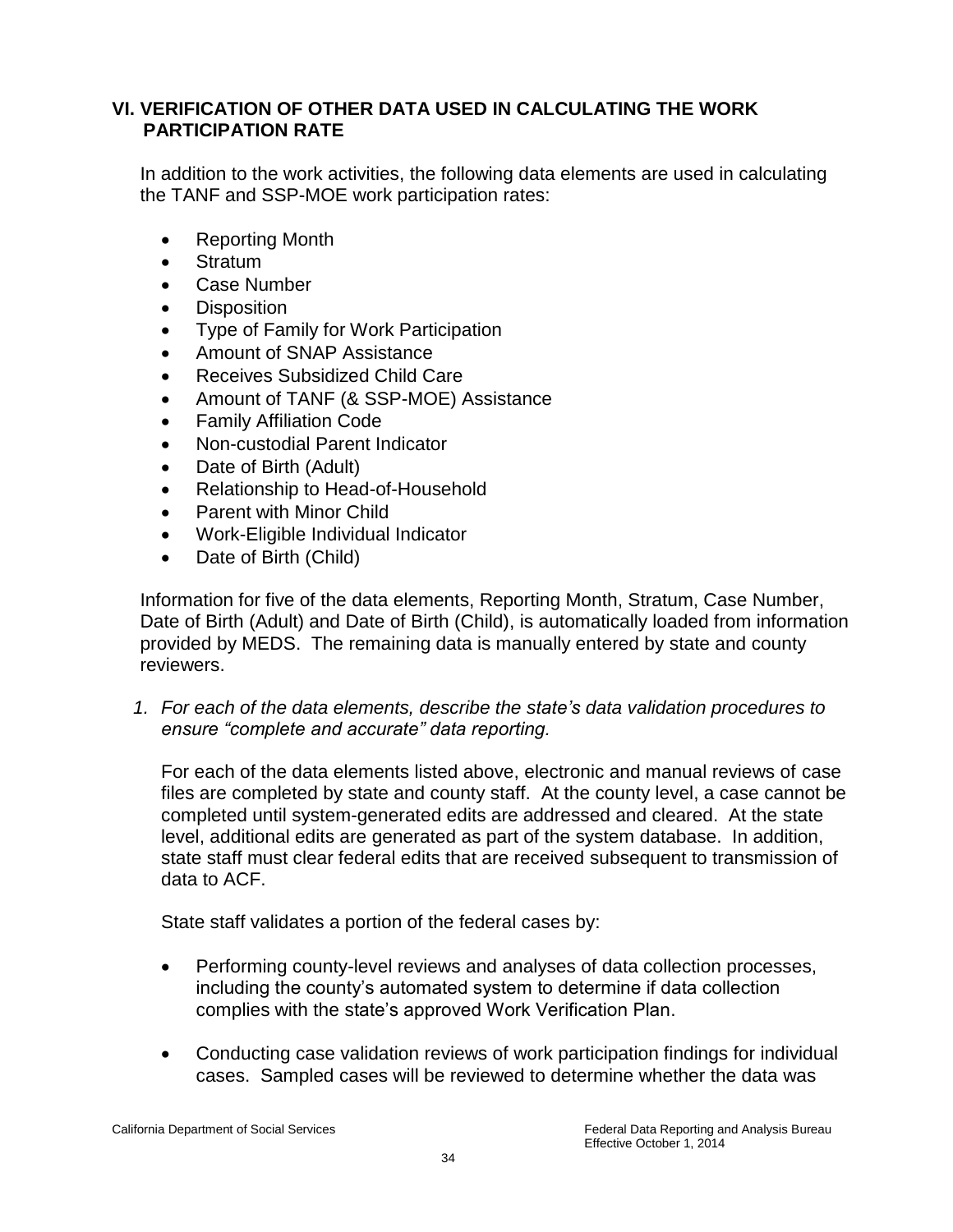collected in accordance with the approved plan and meets federal and state wage or activity participation reporting requirements.

- Providing technical assistance to counties to assure the accuracy of work participation.
- *2. Describe any procedures employed to eliminate data inconsistencies between two or more data elements.*

State staff reviews the data for inconsistencies and/or errors prior to final submission to ACF. If necessary, the case is discussed with and/or returned to the county to ensure that the data reported is accurate based on the information obtained from the case file and/or collateral contacts with the recipient, employer, service provider, etc.

# **Work Participation Status**

*1. Describe the state's procedures to ensure that a family is not disregarded from the work participation rate for more than 12 months per lifetime based on being a single custodial parent with a child less than one year of age.* 

Counties have been provided instructions, including definitions, on reviewing cases for federal data reporting purposes. Included in these instructions is information on the limitations for single custodial parents with a child less than one year of age. In addition, training is provided to counties to ensure consistency and accuracy. Edits related to the disregard limit appear in RADEP and in the system database at the state level.

In addition, the consortia are programmed to adhere to state regulations, and automatically exempt a single custodial parent with a child less than one for a maximum of 12 months. They provide an area to record exemption only once per lifetime based on a unique identifier of the individual. This information may also be helpful in ensuring the family is not disregarded for more than 12 months per lifetime.

*2. Describe the state's procedures to ensure that a family is not disregarded from the work participation rate for more than three months in the preceding 12-month period based on a work-eligible individual's refusal to participate in work.*  County and state staffs have been provided instructions and training on reviewing cases for federal data reporting purposes. Based on information received from ACF on the federal reporting of sanctioned cases, the limit of three months of 12 preceding months did not previously apply to sanctioned cases in California because the adult was not aided and was removed from the assistance unit.

 However, beginning with the October 2006 sample, these cases have been reported to ACF based on modified business rules, edits, and instructions that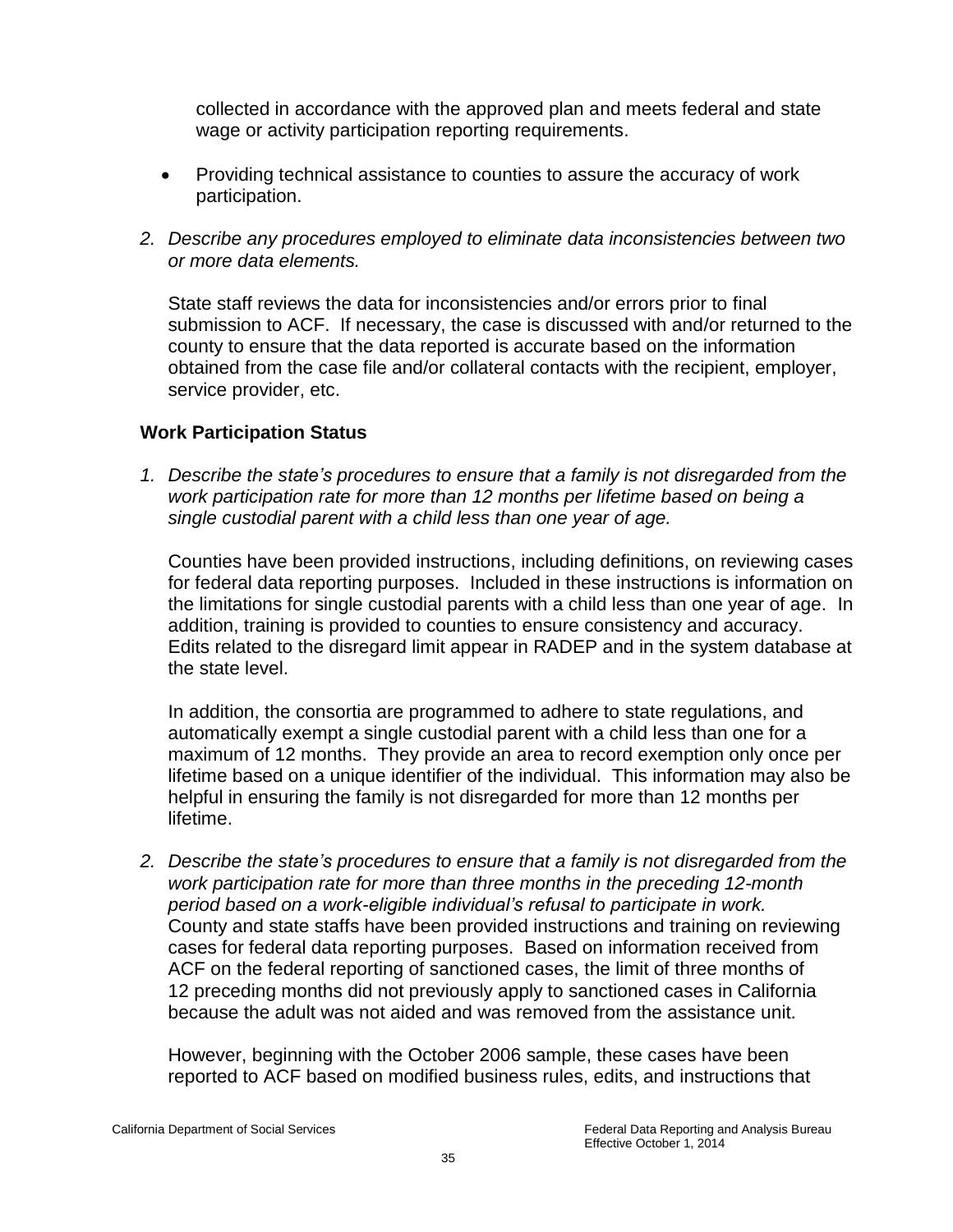have been provided to the data reporting staff. In addition, training was provided to further support these changes.

*3. Describe the state's procedures for ensuring a family deemed engaged in work based on 20 hours of participation in countable work activities meets the requirements of a single custodial parent or caretaker relative with a child under age six.* 

The state currently has processes in place to ensure that single custodial parents with a child under age six are meeting the federal requirements. As with other populations, the state has established business rules, edits, and written instructions that assist in the provision of accurate data.